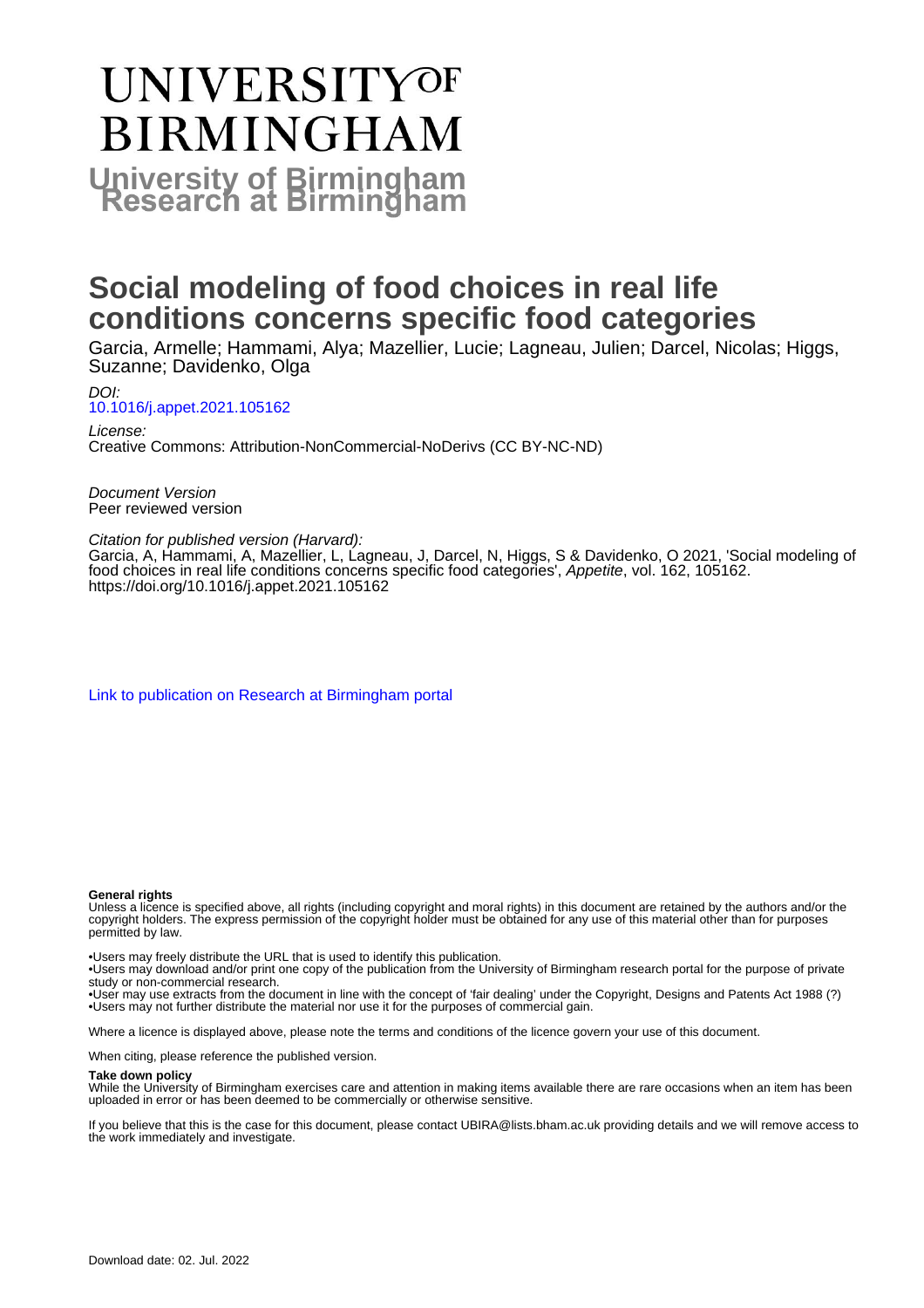# **Social modeling of food choices in real life conditions concerns specific food**

### **categories.**

3 Armelle Garcia<sup>1</sup>, Alya Hammami <sup>1,2</sup>, Lucie Mazellier<sup>1</sup>, Julien Lagneau<sup>1</sup>, Nicolas Darcel<sup>1</sup>, Suzanne Higgs<sup>2</sup>,

- 4 Olga Davidenko<sup>1</sup>
- *<sup>1</sup> Université Paris-Saclay, AgroParisTech, INRAE, UMR PNCA,75005, Paris, France*
- *<sup>2</sup> School of Psychology, University of Birmingham, Birmingham B15 2TT, United Kingdom*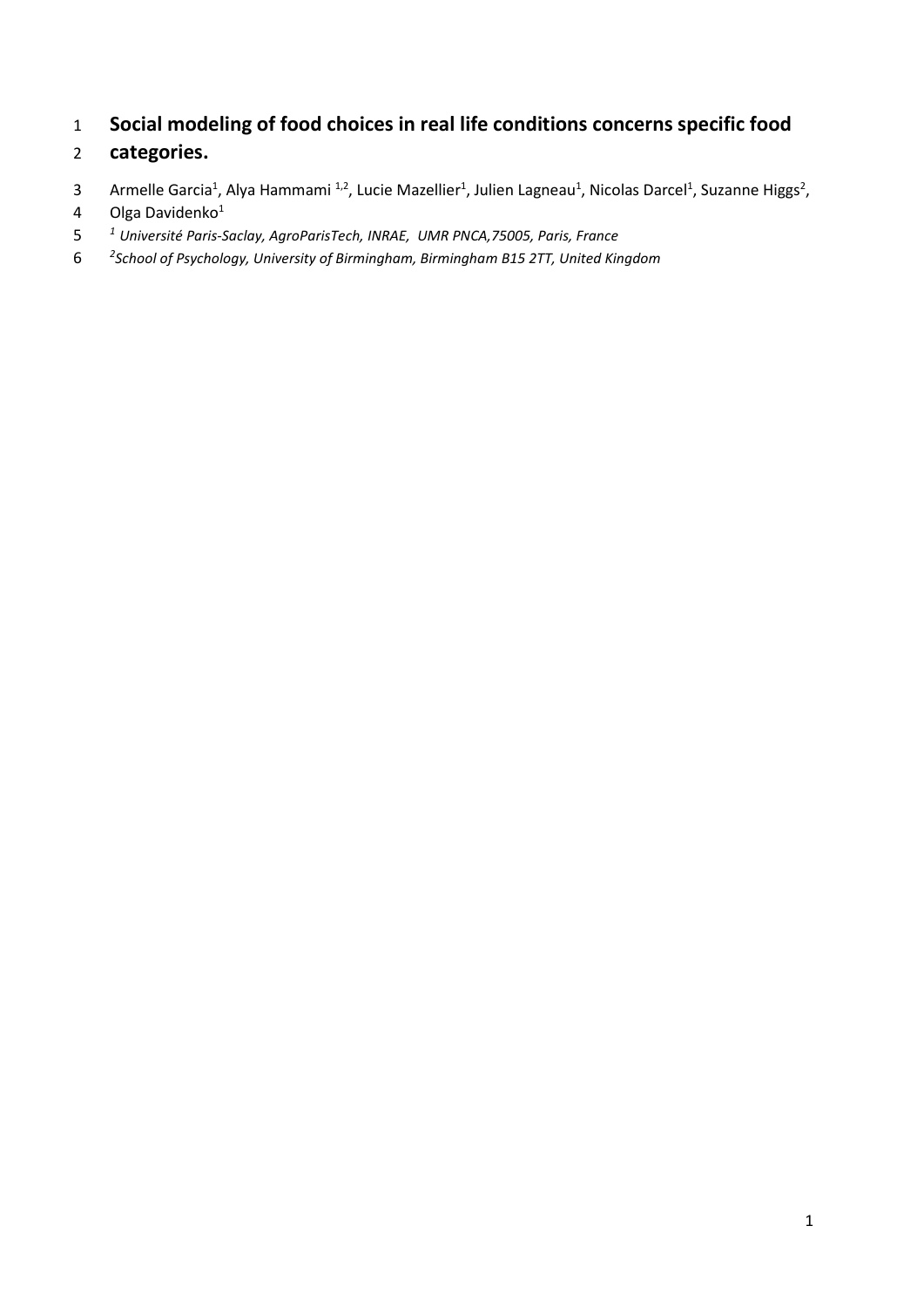#### **Abstract**

 The social context of eating has a profound effect on consumption choices. Social modeling, that involves using others' behavior as a guide for appropriate consumption, has been well documented for food intake, but less is known about social modeling of food choices. Moreover, social modeling has mainly been studied in laboratory settings. We conducted an observational study in a self-service canteen to examine whether the food choices of an individual were influenced by the choice of the person ahead in the queue. We recorded food choices of 546 individuals (333 men and 211 women) and those of the person in front of them in the queue along a linear buffet. Starters were sub- categorized into salads, mixed starters (e.g. avocado shrimp mayonnaise), and cold meat starters, and desserts were sub-categorized into fruits, dairy products and pastries. There was a significantly higher 17 probability of taking a starter in general (OR=1.65, IC=1.06-2.57, p=0.03), a salad (OR= 1.78, CI= 1.08- 2.93, p= 0.02), a mixed starter (OR= 2.98, CI= 1.42-6.05, p<0.01), but not a cold meat, if the person ahead in the queue also took one compared to when the person ahead did not take one. No significant modelling was found for desserts which may be because almost all participants took a dessert. These results highlight that social modeling influences food choices, and that this phenomenon can be 22 observed in a real life setting. These data also suggest that some food categories, such as starters, 23 could be more susceptible to social modeling than are others. Finally, we observed modeling both between familiar and unfamiliar participants, which suggests that social norms could be used to promote healthier eating in a range of settings including friendship groups.

Key words: social modeling, food choice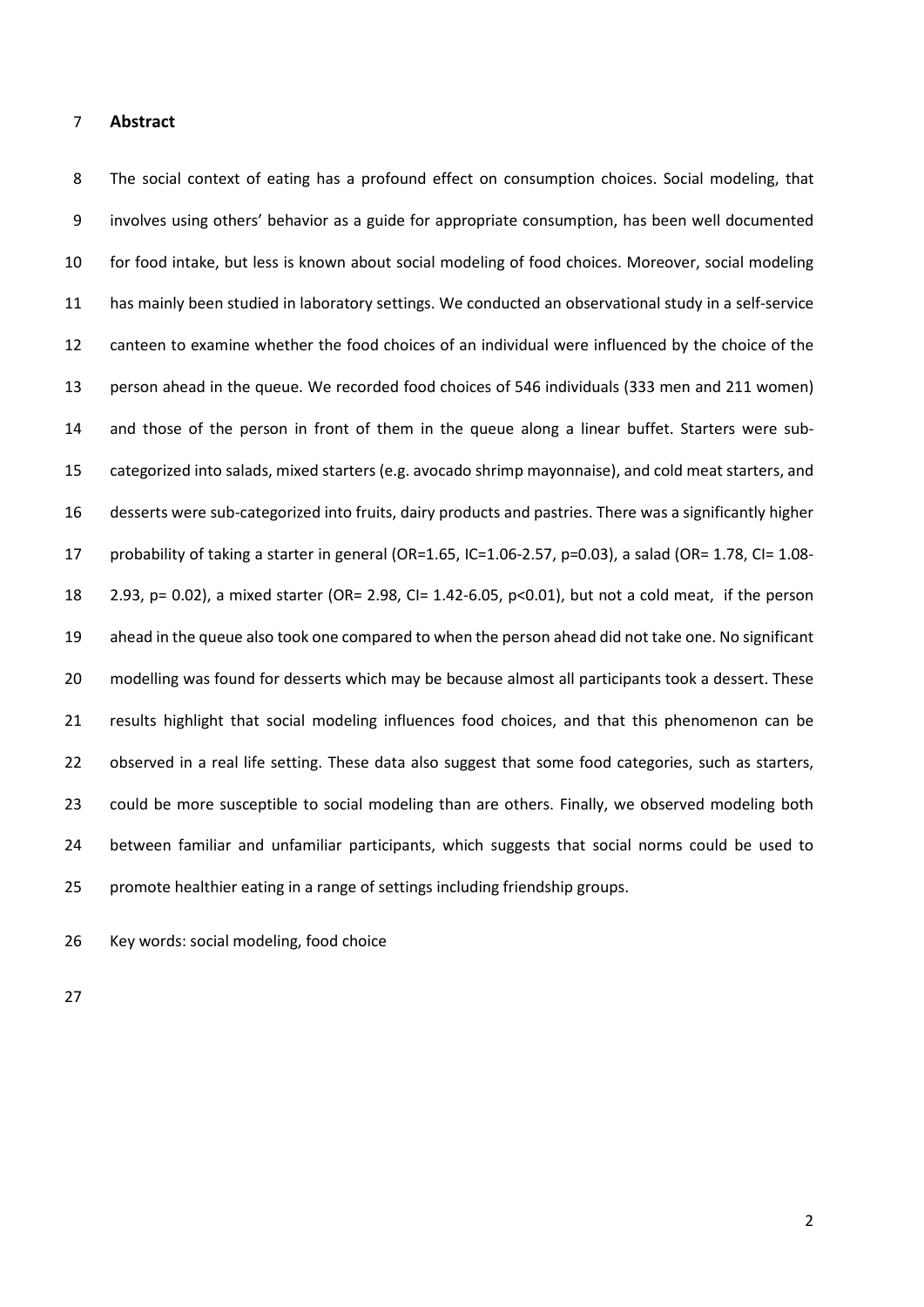#### **Introduction**

 Eating is a complex social event, and the social context during a meal can have multiple influences on food intake. For instance, it has been demonstrated that the quantity of food consumed increases when eating with familiar others compared to eating alone, which is known as the social facilitation of eating (de Castro & Brewer, 1992). However, not only the mere presence of others, but also their consumption can have an impact on intake. Indeed, it has been shown that individuals adjust the amount of food eaten to the quantities consumed by their commensals (Vartanian et al., 2015). This phenomenon is called social modeling and involves using others' eating behavior as a norm, for instance as an indicator of the appropriate amount of food to consume in a given situation. Social modeling appears to be very robust because it has been observed in both men and women (Cruwys et al., 2015) (with some evidence of a stronger effect for women (Herman & Polivy, 2010)), when eating with both familiar and unfamiliar partners(Cruwys et al., 2015; Kaisari & Higgs, 2015; Salvy et al., 2007; Vartanian et al., 2015), and independently of weight status (Rosenthal & Marx, 1979) and state of hunger (Goldman et al., 1991). Additional studies have demonstrated that social modeling can occur even in the absence of others, when participants are provided information regarding the quantity of food consumed by previous eaters ("remote confederate" studies) (Robinson, Benwell, et al., 2013; Vartanian et al., 2013). In such studies, a norm of consumption is established via descriptive norms, which can be indirectly conveyed, e.g. via the presence of empty packaging, or conveyed via messages that report the consumption patterns of a majority of individuals (social-norm based messages).

 While social modeling of food intake is well established, less is known about social modeling of food choices. Two reviews (Cruwys et al., 2015; Robinson, Thomas, et al., 2013) examined the literature on the impact of social modeling on food intake and choices, and both concluded that the available data is insufficient to draw conclusions about the robustness of the effect on food choices*.* Indeed, among 69 studies reviewed by Cruwys, Bevelander and Hermans (2015) on social modeling, only 11 examined modeling of food choices, among which 8 succeeded in observing the phenomenon. However, 3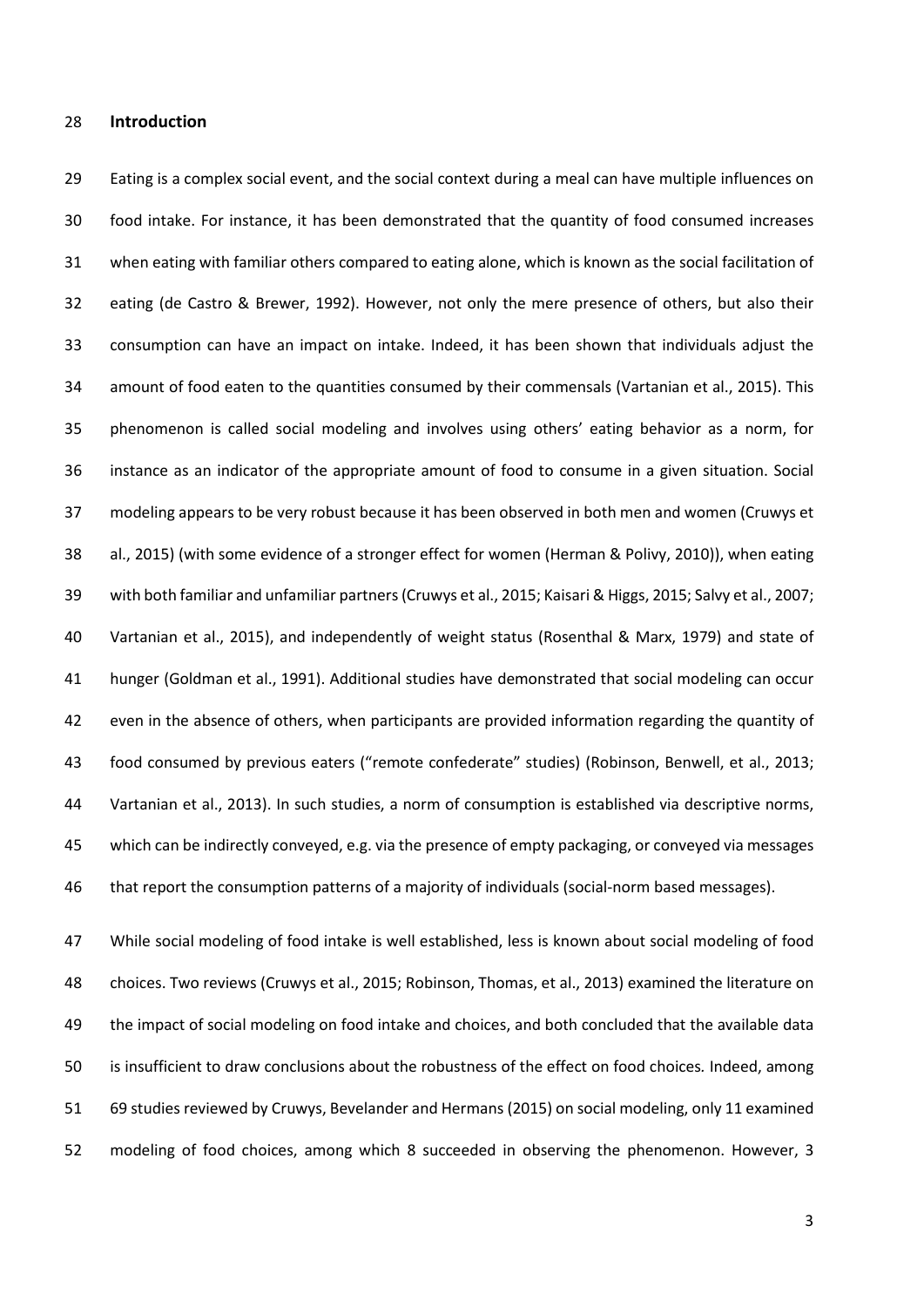studies did not find significant modeling effect (Hendy & Raudenbush, 2000; Pliner & Mann, 2004). For instance, Pliner and Mann (2004) reported social modeling of food intake but not of food choices. These authors suggested that food choices may be less influenced by others' behavior than intake because individuals feel surer about their food likes and dislikes than the appropriate amount of food to consume in a given situation.

 Pliner and Mann (2004) were also interested in the impact of food healthfulness on modeling, and they observed social modeling of intake for "unhealthy" (high energy density) cookies but not for "healthy" (low energy density) ones. To date, little is known about the strength of social modeling effects on "healthy" food items because the majority of studies have been done using high energy density food items and only a small number of studies have focused on modeling of low energy density food items. In a study by Hermans *et al.* (2009), social modeling of quantities of low energy density food (vegetables) was observed, but investigations of the social modeling of food choices of low *versus* high energy density food has been limited. Robinson and Higgs (2013) found that participants were less likely to choose low energy density food items when eating with a participant making "unhealthy" choices, than when eating alone or in the presence of a participant making "healthy" choices (Robinson & Higgs, 2013). Thus, social modeling of food choices was observed, but this influence was only present in the "unhealthy" condition. In another study conducted by Burger and colleagues, participants were led to believe that previous participants took either a "healthy" or an "unhealthy" snack through the provision of a descriptive norm (empty packaging) before having to make their own choice. Participants were more likely to choose the snack they believed others had chosen, both in the "unhealthy" and "healthy" norm conditions (Burger et al., 2010).

 One feature of these studies is that they were conducted in a laboratory setting, which leaves open the question of whether the modeling of food choices occurs in real-life situations. To date, one study investigated modeling of choices in real life conditions, but this study was focused on modeling of vegetarian versus non-vegetarian dishes (Christie & Chen 2018). Further research is needed to better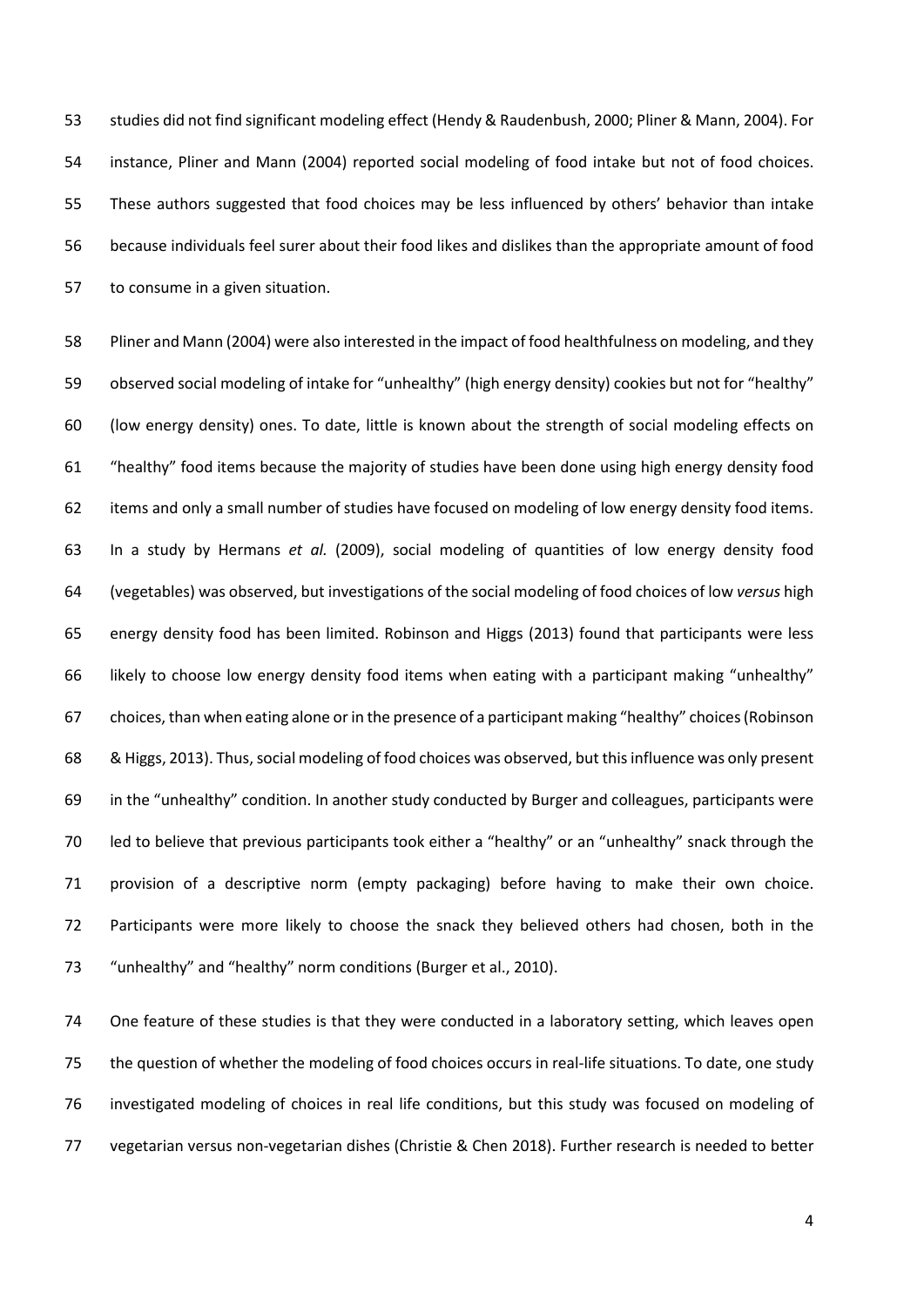characterize the effect of social modeling of food choices in real-life conditions, especially for meals composed of a broad range of food items including low and high energy density food items. In addition, there are other factors which could impact modeling effects in real life settings that are often not 81 present in laboratory studies. For instance the majority of studies conducted in the laboratory included subjects paired with strangers, whereas in real life situations people are likely to eat with familiar 83 others. To date, only a few studies have examined modelling among familiar participants, but the 84 results suggest that modeling may occur both with familiar and unfamiliar individuals (Cruwys et al., 2015; Kaisari & Higgs, 2015; Salvy et al., 2007; Vartanian et al., 2015). Further investigations are needed to confirm these preliminary results and examine whether familiarity moderates modeling observed in real life settings.

 The aim of the present study was to determine whether modelling of food choices can be observed in a real-life setting (a university self-service restaurant), examine whether modelling exists across a range of food categories (defined using consumer perception of the nutritional quality of the items) and whether familiarity with the person that serves as a model moderates any effects.

#### **Methods**

#### **Restaurant Venue**

 The study took place at the employee restaurant of a university campus (Paris, France). The restaurant serves almost 500 clients per day for lunch service. Ethical approval for the study was obtained from the ethics committee of Paris-Saclay University (registration number CER-Paris-Saclay-2019-016). Data collection took place on two Thursdays (one of the busiest days of the week) during spring, from 12pm to 2pm. Clients were able to choose a main dish plus two additional items for their meal, meaning they could choose one starter and one dessert, or two starters or two desserts. The price of the meal remained the same, no matter which items were chosen. Food choices varied from day to day but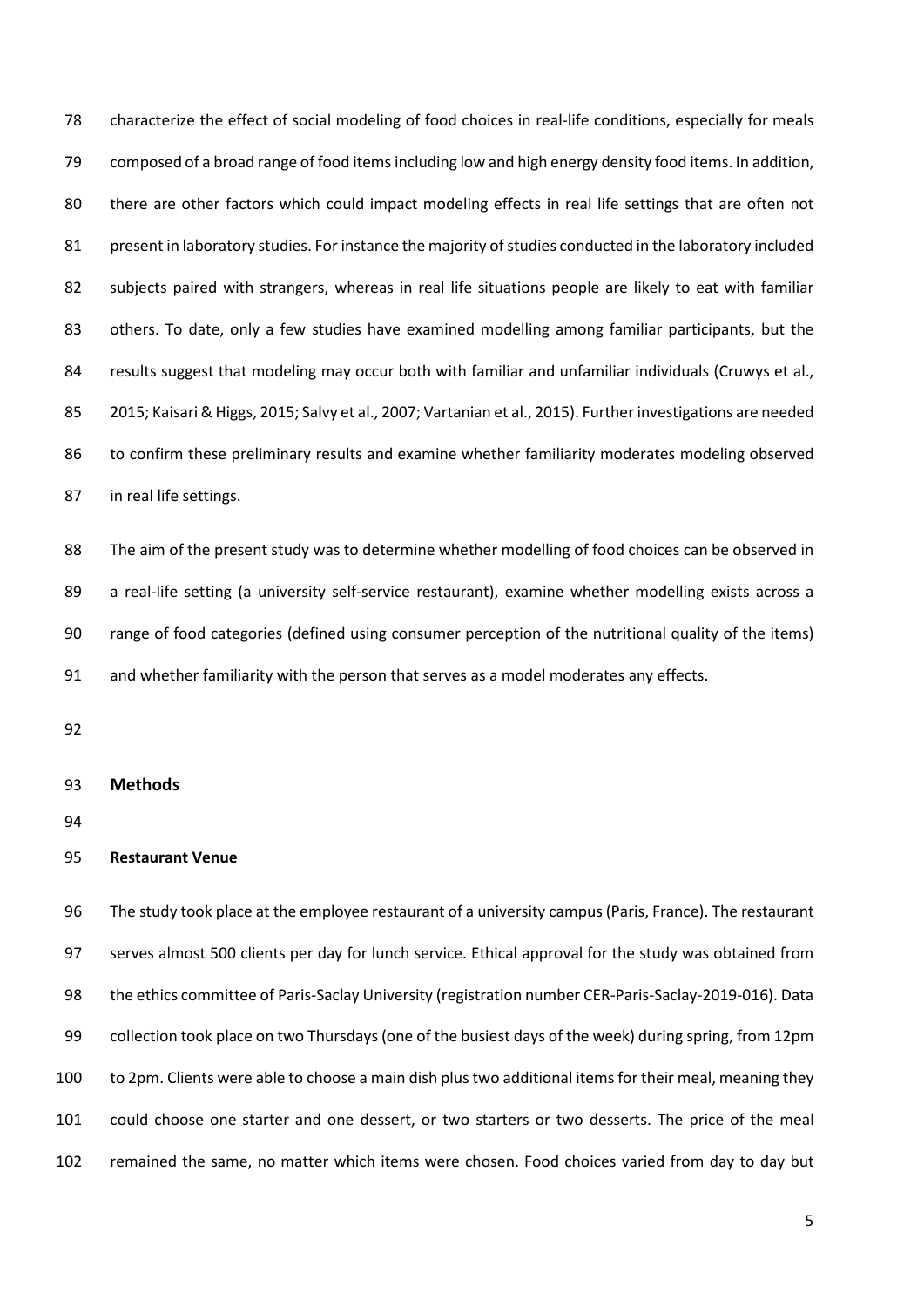were always structured in the same way. Starters included a variety of raw vegetables, mixed salads (such as pasta or potato salads with cheese), meat or fish, and cold meats. The desserts included a variety of items including dairy products (different types of yoghurts, dairy desserts and cheeses), but 106 also fresh fruits, fruit salads, fruit compotes and different type of pastries. Finally, the main dish offered usually included a choice between fish or meat and one or two types of sides (starches and vegetables). We decided to focus our analysis on the choices of starters and desserts only, because these courses offered a higher diversity and choice than the main dishes at the restaurant.

 We sub-categorized starters into salads, mixed starters, and cold meats, and desserts into fruit, dairy products and pastries (more details about food items included in subcategories are available in supplementary file 1). These food categories were decided upon according to their perceived healthiness by consumers. This perceived healthiness was assessed via an online questionnaire completed by 118 individual (mean age of 42 years old). Participants were asked to rate each item from 0 (unhealthy) to 8 (healthy). Detailed results are available in supplementary file 2.

#### **Data collection procedure**

 Upon arrival at the restaurant, clients had to follow a linear queue along the buffet to choose their lunch items. This linear configuration of the buffet was a crucial criterion for the choice of venue for the study because it ensures that each client had to follow the same person all along the buffet. The clients first had to choose a starter, then a dessert, and last the main dish. Two experimenters were positioned at the cash register, behind the cashier, from where they had a clear view of the meal trays, 123 but were not seen by the clients in the queue so as not to influence their choices. The choices of each client were recorded by the two experimenters. A third experimenter distributed individual questionnaires to each client after the cash register. The aim of these questionnaires was to collect demographic and contextual information from the clients. Finally, a fourth experimenter collected individual questionnaires at the exit of the restaurant. An identification number was associated with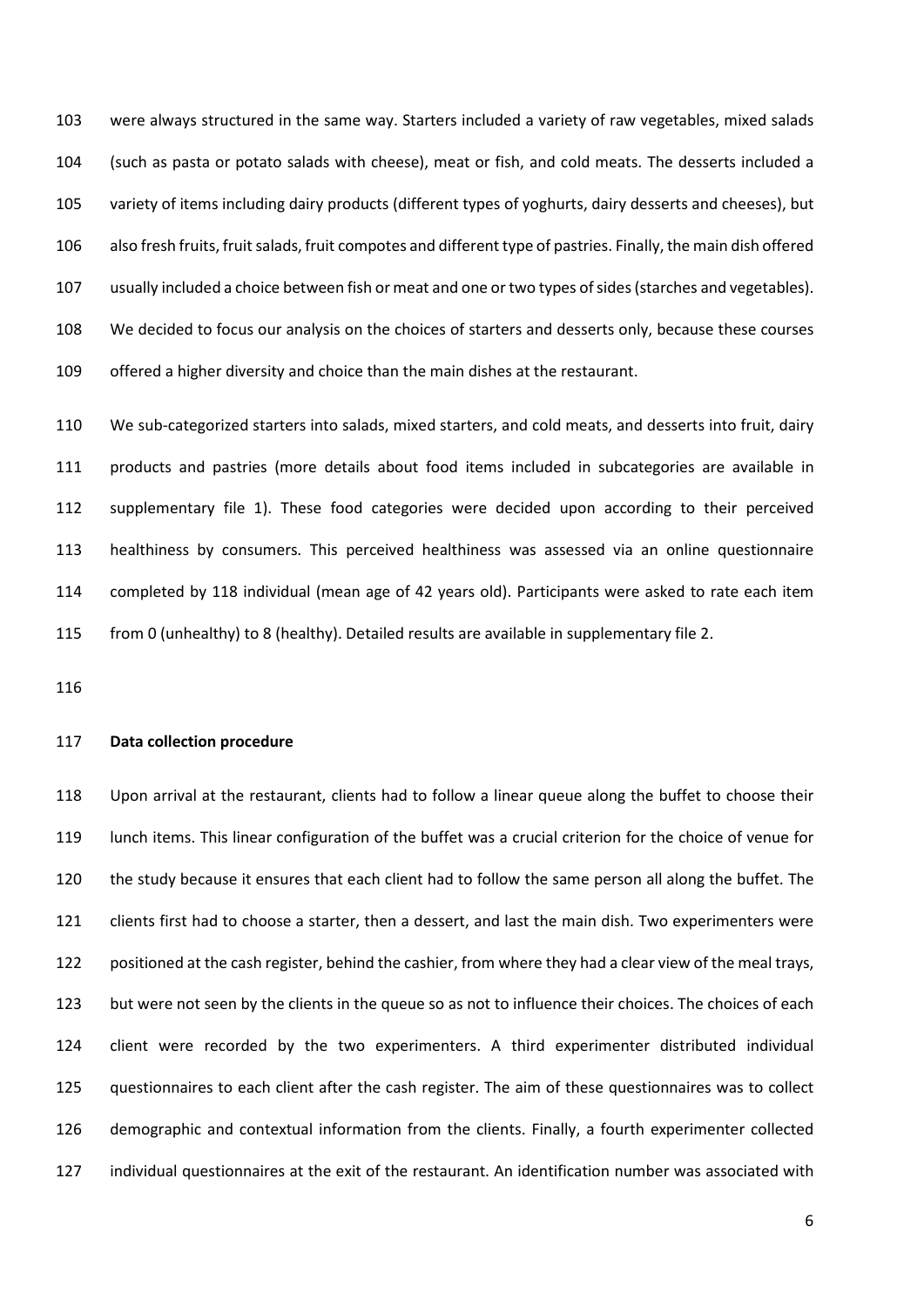each client so that their food choice could be paired to the individual questionnaire, as well as to identify who was following who. We did not record data on the clients who did not follow anyone in the line (which typically happened at the very beginning and the very end of the lunch service).

#### **Questionnaires**

 Two questionnaires were used during data collection. First, a food choice questionnaire was completed by the experimenters for each client upon their check out at the cash register. This questionnaire contained all food item options that were on sale the day of each data collection session. Second, the individual questionnaire was distributed to the clients for self-assessment after they paid for the meal. The individual questionnaire included questions about age, gender and Body Mass Index (BMI) of the participant, and contextual information: whether or not they knew the person ahead in the queue, whether they ate with that person, whether they were following a specific diet involving food exclusions, and what were their usual food choices at the canteen (whether they usually take a starter, a dessert, or both), and finally whether they thought that others' choices influenced their own choices.

#### **Study population**

 The food choices of 797 clients were collected over two days of data collection separated by one and a half months. We excluded 110 individuals who reported following a specific diet involving food exclusions e.g. vegetarian. We also excluded observations of 141 individuals who did not return the individual questionnaires, or returned incomplete questionnaires. The final sample comprised 546 individuals.

#### **Statistical analysis**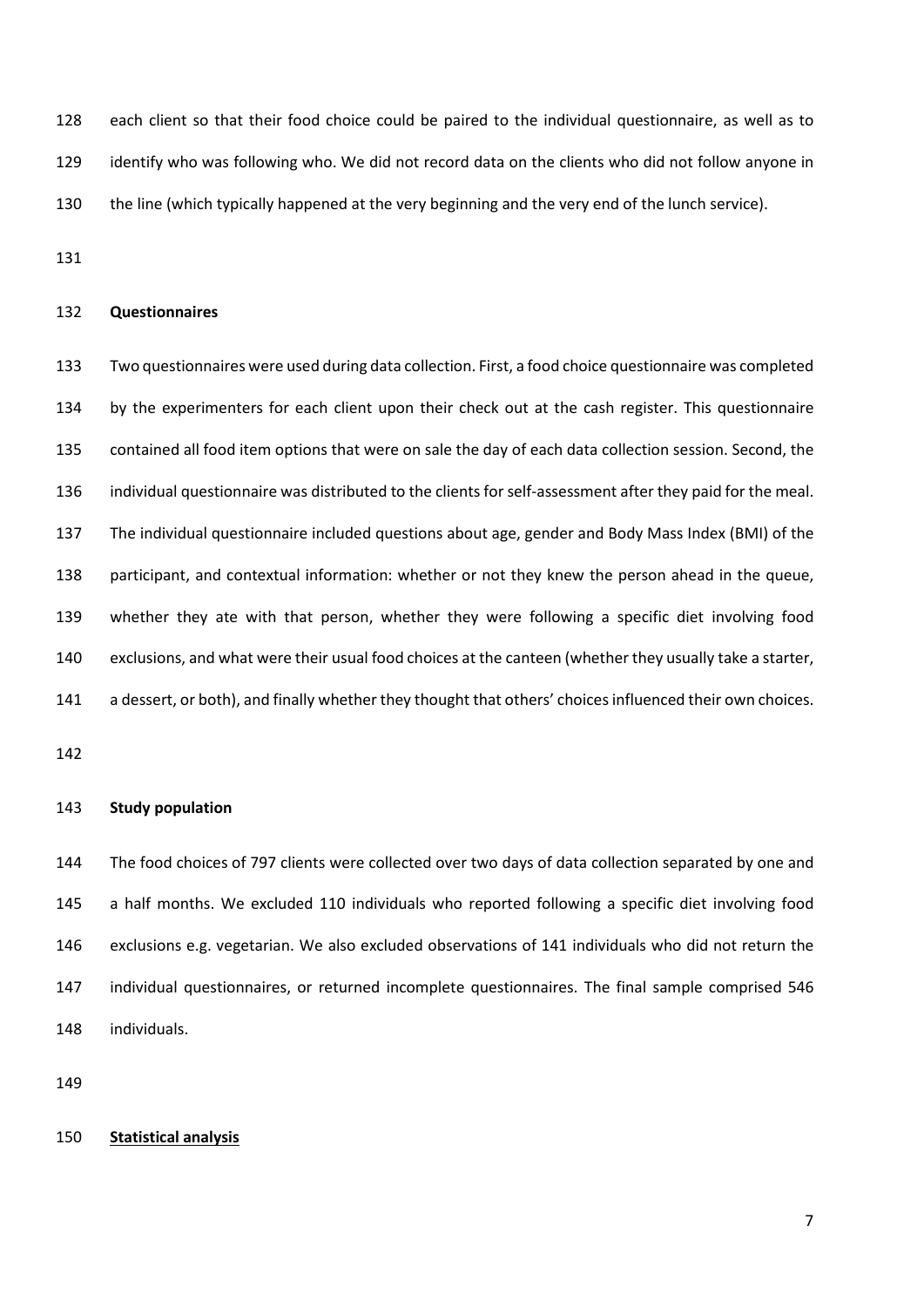The choice of each food item, sub-category and category was coded as a binary variable (chosen as 1, not chosen as 0). Binary logistic regressions were used to analyze whether the probability of choosing an item from a specific food category or subcategory was associated with the choice of the person ahead in the queue for this same food category or subcategory.

 The models were adjusted for the age, sex, and BMI of individuals. The models were also adjusted for contextual factors such as declared usual food choices at the self-service restaurant. We controlled for habitual choices because this is a powerful predictor of eating behavior (Riet et al., 2011). Finally the models were adjusted for the familiarity (whether individuals stated that they knew the person ahead of them in the queue). This allowed us to investigate modeling, independently of the relation of individuals with the previous person and to investigate if the familiarity could impact individuals' choices, independently of the choices of the person ahead in the queue.

 Finally, the possible moderating effect of the familiarity between subjects on modeling has been tested in other models, through the investigation of interactions between the familiarity and the choice of the person ahead.

R Studio version 1.1.463 (RStudio Team, 2016) was used for data analysis.

**Results**

- **Descriptive analysis**
- 170 Population characteristics

 Of the 546 individuals observed, 333 (61%) were men and 211 (39%) were women (2 individuals did not give their sex). The mean age was 40.2 +/- 13.1 years old and the estimated mean BMI was 23.5  $+/- 3.5$  kg/m<sup>2</sup>. The sample was composed of university employees including PhD students (21%), permanent research staff (44%) and administrative and support employees (27%) (8% of the sample did not state their profession).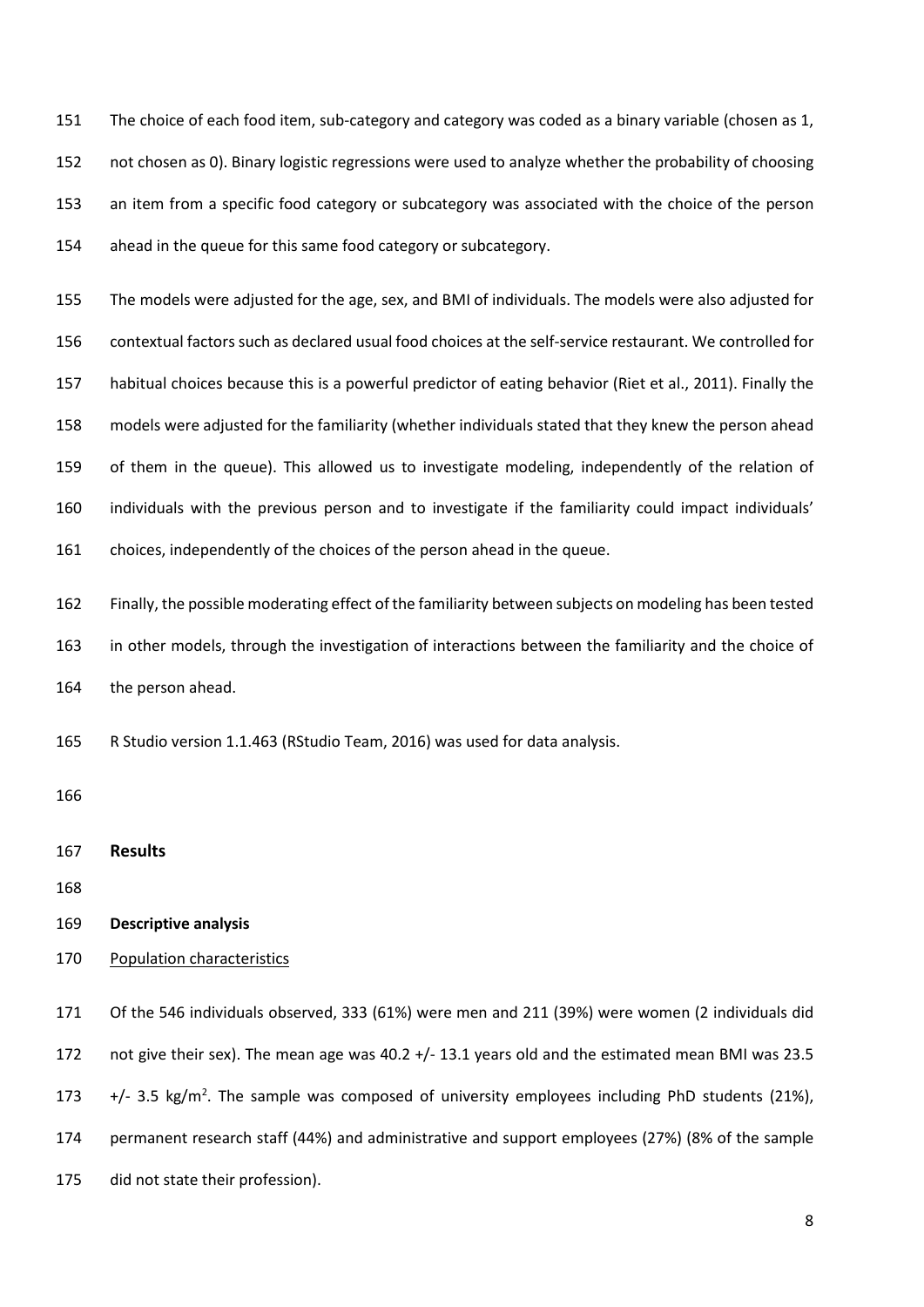#### 177 Food choices

| 178 | We observed that 39% of the population chose at least one starter, 93% chose at least one dessert,  |
|-----|-----------------------------------------------------------------------------------------------------|
| 179 | and 35% chose both starter(s) and dessert(s). This compares with 54% of the sample who stated that  |
| 180 | they usually take a starter, 90% a dessert, and 44% both (Table 1). Only 2% (14 individuals) of the |
| 181 | sample took more than one starter while 30% (169 individuals) took more than one dessert.           |

|                        | Starter(s) | Dessert(s) | Starter(s) + Dessert(s) |
|------------------------|------------|------------|-------------------------|
| Observed Choices       | 212 (39%)  | 510 (93%)  | 188 (35%)               |
| Declared usual choices | 290 (54%)  | 478 (90%)  | 236 (44%)               |

| 182 | Table 1: Numbers and percentages of observed choices compared to declared usual choices.              |
|-----|-------------------------------------------------------------------------------------------------------|
| 183 |                                                                                                       |
| 184 | Among starters, salads were the most frequently chosen category, representing 57% of starter choices, |
| 185 | with mixed starters accounting for 28% of choices and cold meats accounting for 16% of choices.       |
| 186 | Among desserts, fruit were the most chosen category with 43% of choices, then came pastries with      |
| 187 | 32% of choices and last dairy products with 25% of choices.                                           |
| 188 |                                                                                                       |
| 189 | Relationship with the person ahead in the queue                                                       |
| 190 | 65% of the sample reported they knew the person ahead in the queue, and 62% declared that they ate    |
| 191 | at the same table. Among the 65% of individuals who declared knowing the person ahead in the queue,   |
| 192 | 93% also declared that they ate with this same person. Due to the high association between two        |
|     |                                                                                                       |
| 193 | variables, we only used the knowledge of the person ahead in the queue as a covariate in the model.   |

Awareness

The vast majority of the population (91%) reported that in making their own choice, they were not

influenced by the previous person's choice, while only 5% reported that they were influenced. Due to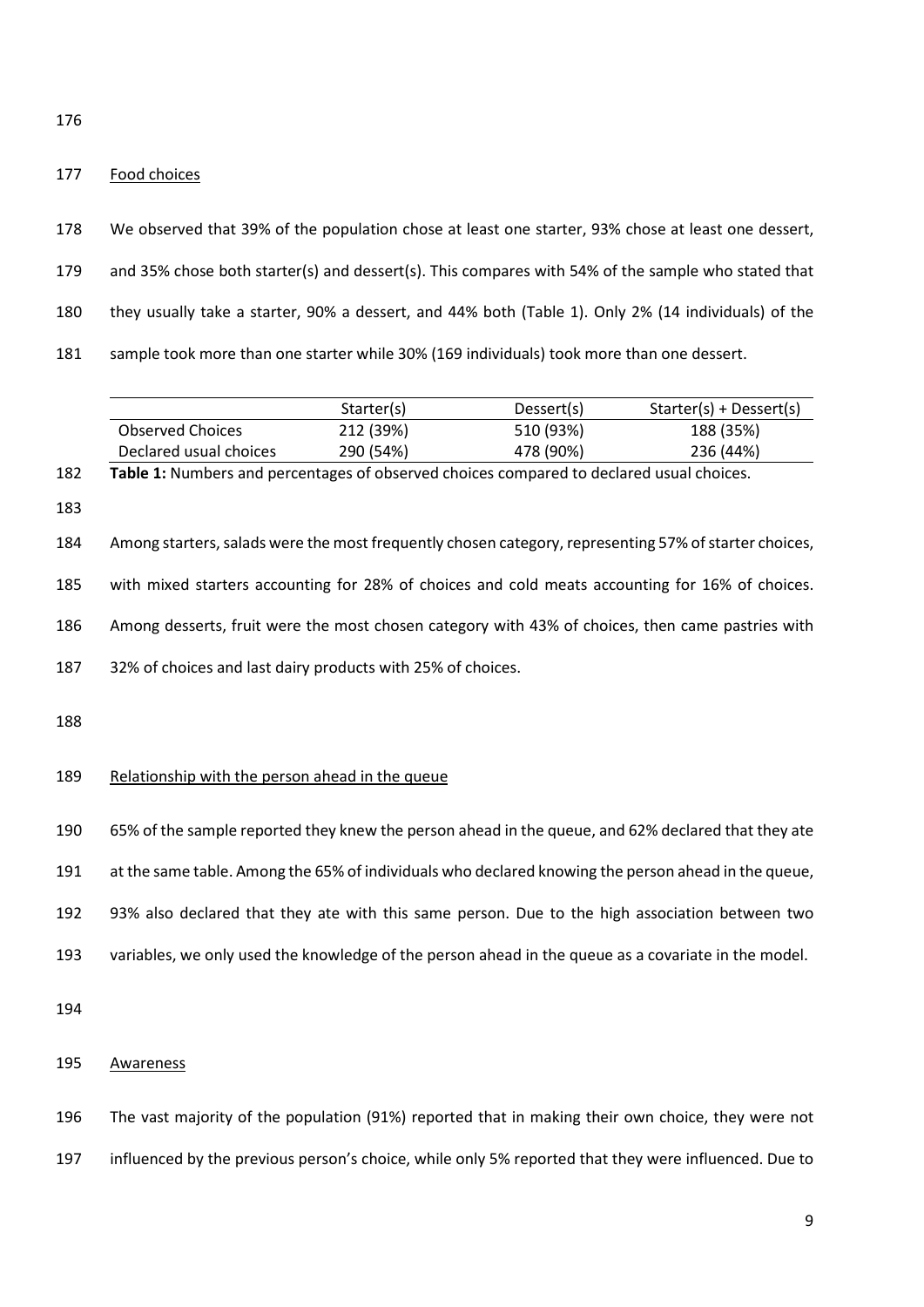the unequal distribution of this variable, we decided not to use it as a covariate in order to adjust our models.

#### **Social modelling of food choices**

202 Starters

 There was a significantly higher probability of taking a starter if the person ahead in the queue also 204 took one compared to when the person ahead in the queue did not take one (OR= 1.65, CI= 1.06-2.57, p= 0.03). Regarding subcategories of starters, individuals had a significantly higher probability of taking a salad (OR= 1.78 CI= 1.08-2.93, p= 0.02), or a mixed starter (OR= 2.98, CI= 1.42-6.05, p<0.01) if the person ahead in the queue also took one, which was not the case for cold meats (OR= 1.89, CI= 0.42- 6.19, p= 0.34).

#### Desserts

211 The probability of taking a dessert was not significantly related to whether the person ahead in the 212 queue did or did not take one (OR= 1.28, CI= 0.26-4.64, p= 0.73). Regarding desserts subcategories, none of the choices was significantly influenced by the choices of the person ahead in the queue for those subcategories (fruit: OR= 0.97, CI= 0.69-1.38, p=0.88; dairy products: OR=1.26, CI= 0.84-1.87, p=0.27; pastries: OR= 1.42, CI=0.97-2.07, p= 0. 07).

#### 217 Other variables explaining food choices

 Declared usual choices was the most significant variable explaining individuals' choices for starters and 219 all starters' subcategories, and for desserts in general as well as for fruits and pastries. Complete statistical results of each model are available in supplementary files 3 for starters and 4 for desserts.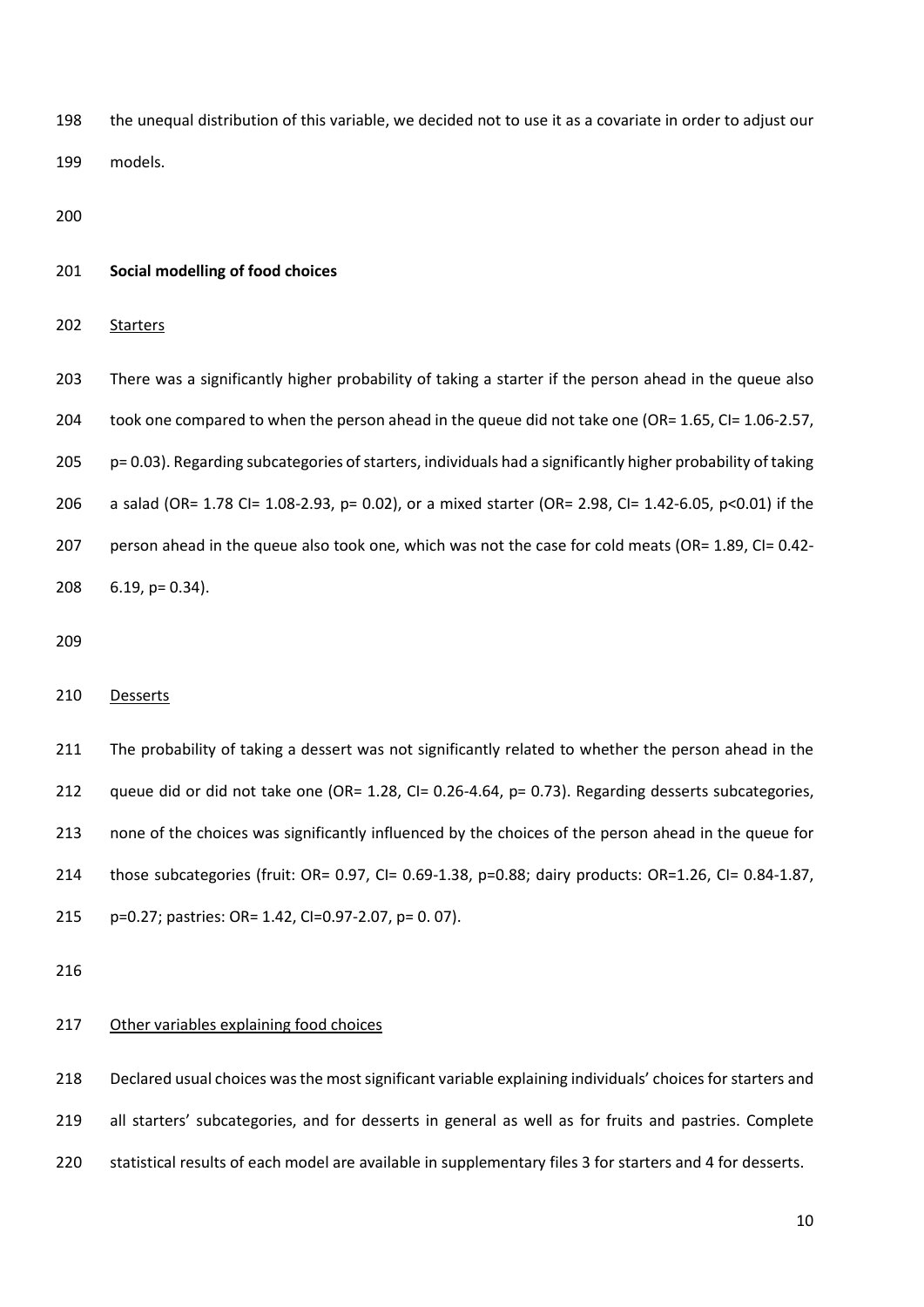221

#### 222 Familiarity and modeling

- 223 We found no significant interaction between the familiarity and the choice of the person ahead in the
- 224 gueue in any of the categories and subcategories  $(Table 2)$ .

|                       | Familiarity*Choice of the person ahead |
|-----------------------|----------------------------------------|
| Food categories       | (p-value)                              |
| <b>Starters</b>       | 0.49                                   |
| Salads                | 0.96                                   |
| Mixed starters        | 0.59                                   |
| <b>Cold Meats</b>     | 0.99                                   |
| <b>Desserts</b>       | 0.50                                   |
| <b>Fruits</b>         | 0.75                                   |
| <b>Dairy Products</b> | 0.08                                   |
| Pastries              | 0.64                                   |

- 225 **Table 2**: Moderating effect of familiarity on modeling. Interactions are tested using binary logistic
- 226 regressions.

227

#### 228 **Discussion**

229

 We observed that choice of starters, but not desserts, was influenced by the choice of the person ahead in a queue in a restaurant setting. We also found that whether or not participants knew the person ahead in the queue had no influence on whether or not modelling was observed. These results are significant because they demonstrate social modeling of food choices in a real-life restaurant setting, which has only been observed in one previous study of food choices of vegetarian versus non- vegetarian main dishes (Christie & Chen, 2018). Taken together, these findings suggest that modeling 236 of food choices is a robust phenomenon that exists outside of the laboratory.

237

238 We observed a modeling effect for starters and two of the starter subcategories (salads and mixed 239 starters), but not for desserts and none of the dessert subcategories. One reason why modeling was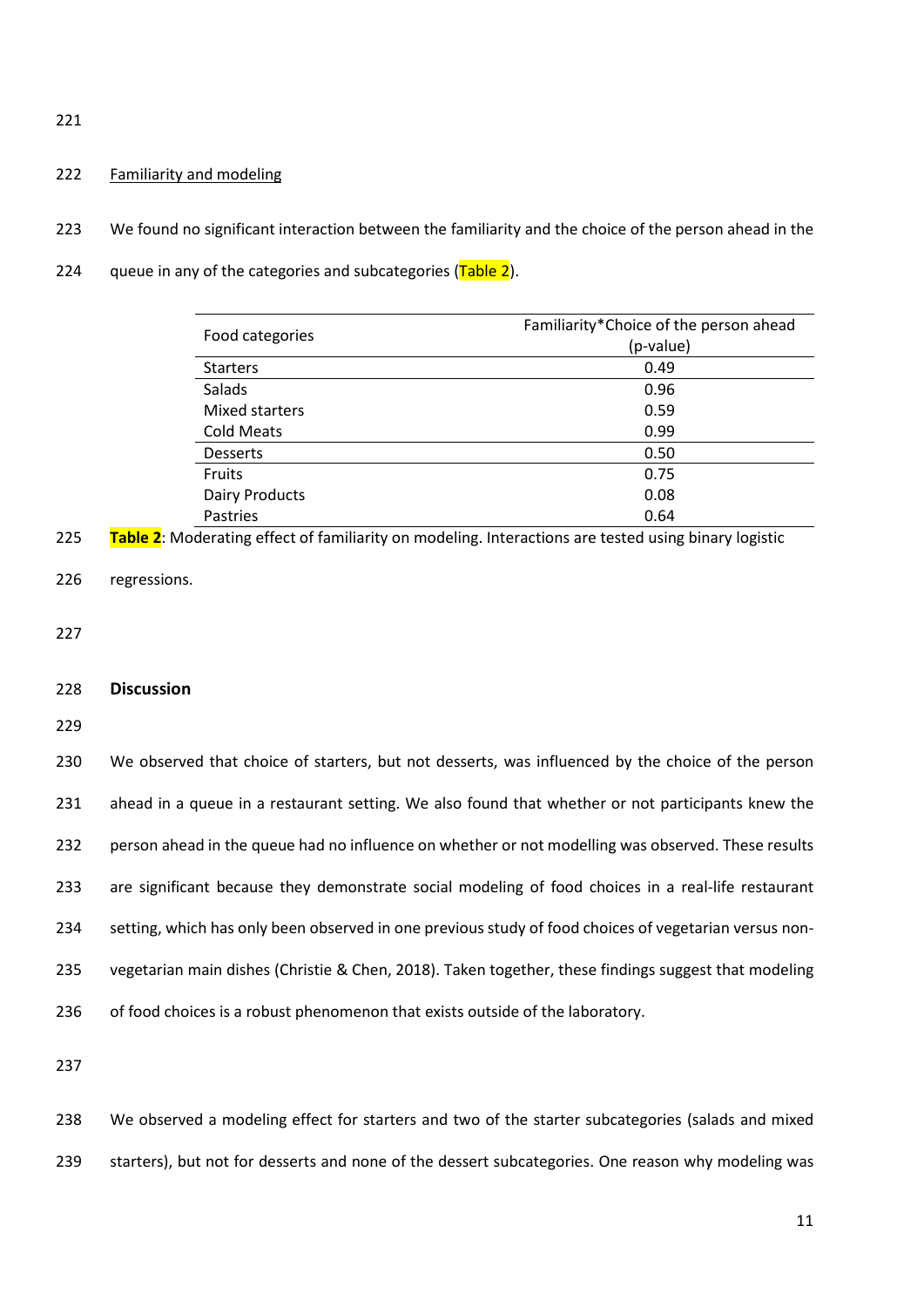observed for starters but not desserts may be that 93% of participants reported that they usually take 241 a dessert whereas only 54% reported usually taking a starter. In situations where people have clear 242 eating routines and/or strong pre-established preferences, social modelling is less likely to be observed (Cruwys et al., 2015). Pliner and Mann (2004) observed social modeling for intake of palatable/unhealthful cookies but not for unpalatable/healthful cookies. In addition, these authors did not observe any influences of informational social norms on choice of cookies (participants chose the 246 palatable over the unpalatable cookies regardless of social information). These authors suggested that one reason for these findings might have been because the participants were sure of their preference for cookies and so did not look to others to guide their choices. In the present study it is possible that choice of dessert was less susceptible to social influence than was choice of starter because the participants were sure of their preference for these items. An additional explanation why choices of starters were modeled, but not choices of dessert, may be the fact that the starter was the first item to be chosen and this may have made the starter more visible on the tray of the person ahead in the queue as it was the only item added on it. In addition, because the starter was the first item to be chosen, choice of starter was not restricted by already having chosen other items. The choice of the dessert (which was the second item to be chosen) may have been in part influenced by the choice of the starter for the sake of having a balanced complete meal and makes it less susceptible to external influences.

 For the choice of starters, we observed social modeling of choice of the salads and mixed starters but not for the cold meats. There are at least two potential reasons for this finding: 1) the cold meat starters were not chosen very often and so it may be that there were insufficient observations for 261 modelling to be evident but it is also possible that 2) the participants were also more sure of their preference for the cold meats than they were of their preference for the salads/mixed starters and so while choice of the latter was susceptible to social influence the former was not.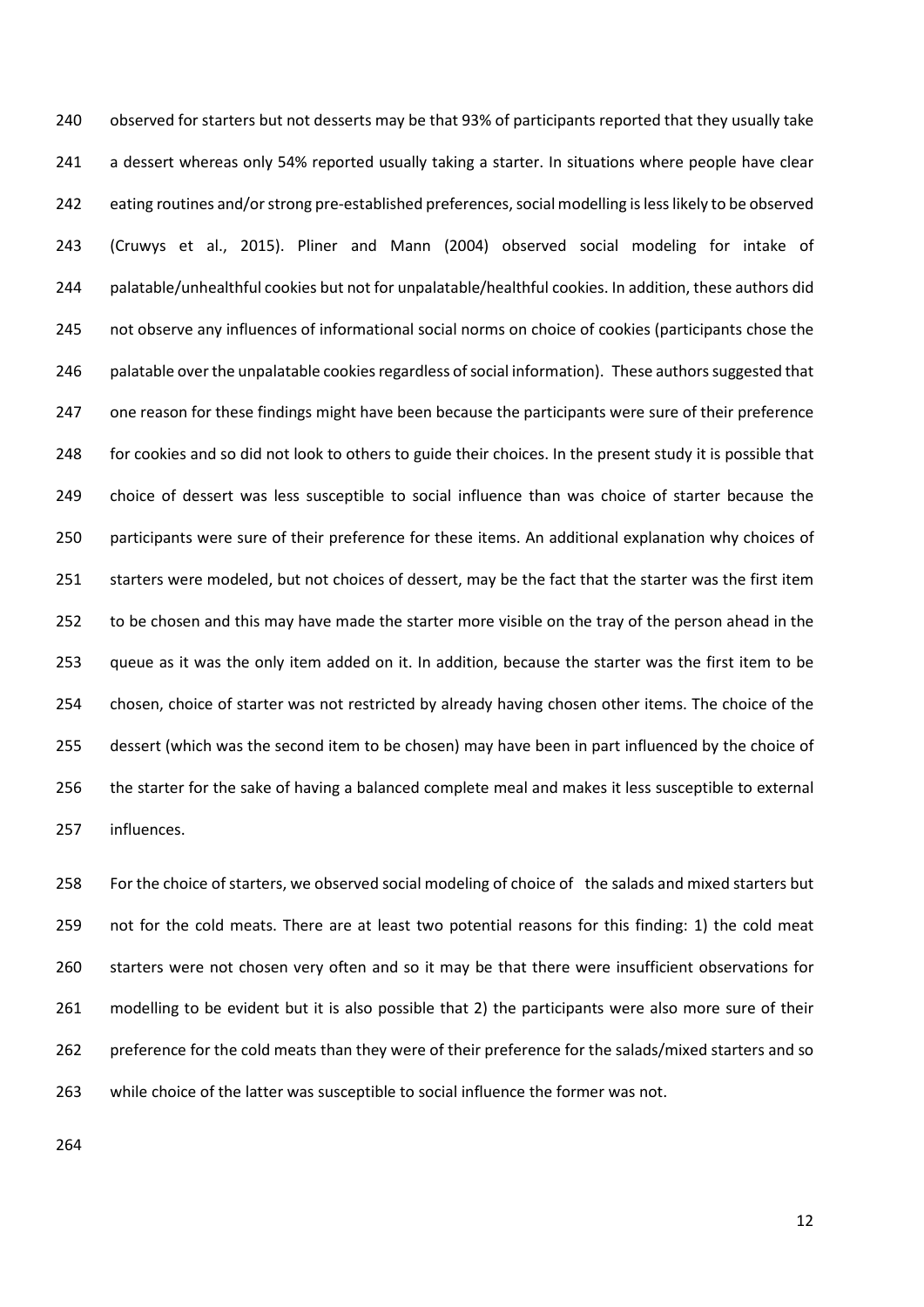Regardless of the specific explanation for this pattern of results, we did observe modelling of lower energy "healthier" items (salads). This is significant because to date, the majority of studies on social modeling have examined modelling of high energy foods and the effect of social context on the choice of low versus high energy food items during a meal remains poorly studied. Robinson and Higgs (2013) reported findings that differ somewhat from the present results. They found that participants choosing from a buffet in the presence of an 'unhealthy' eating partner were significantly less likely to choose 271 and consume a low-energy-dense food item than when choosing alone or in the presence of a 'healthy' eater, suggesting that the presence of an 'unhealthy' eating partner may undermine intentions to consume low-energy-dense foods (Robinson & Higgs, 2013). This study was conducted in a laboratory 274 setting and the fact that the participants knew they were taking part in an experiment may have affected their responses. As argued by Robinson and Higgs (2013), it may have been that in the 'choosing-alone' condition and the 'healthy' confederate condition, there was a social norm operating to encourage the choice of at least some healthier items (perhaps because they thought their food intake was being monitored), but this this norm may have been undermined in the 'unhealthy' confederate condition, leading participants to abandon the 'healthy' choice. The present results are encouraging in suggesting that modeling could have a positive impact on healthier food choices in a 281 real life setting.

 Social modelling of starter choice was unaffected by whether or not the participant reported knowing 284 the model. In other words, we observed modelling of food choices both under conditions of familiarity with the model and when the model was not known to the participants. This is an important finding because the majority of studies to date on modelling have involved testing of strangers. Reviews by Cruwys and colleagues (2015), and Vartanian and colleagues (2015) found modeling in studies of children eating with familiar models such as parents or teachers but to date only a few studies have reported social modeling in pre-existing friendship groups of adults (Howland et al., 2012; Kaisari &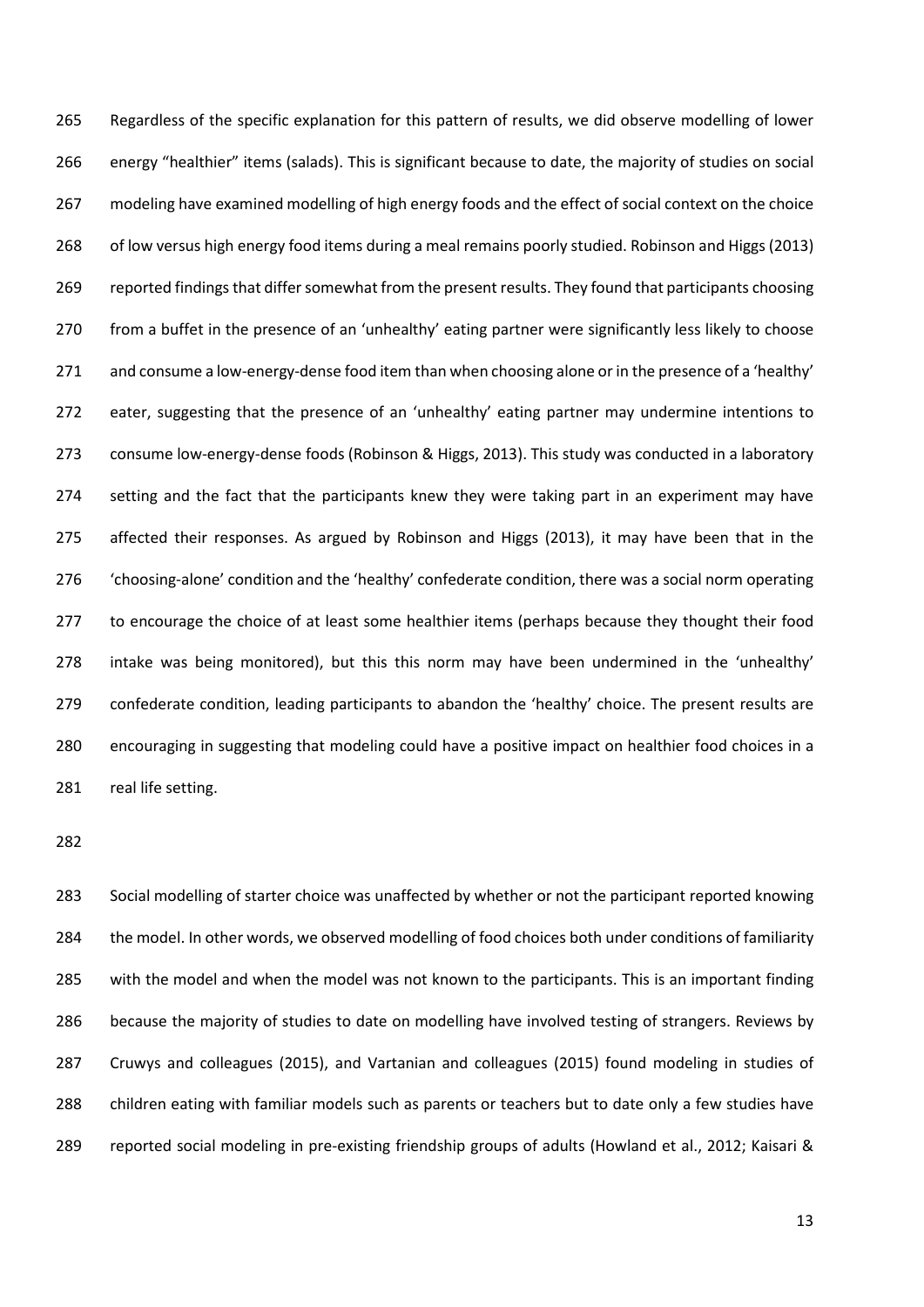Higgs, 2015; Salvy et al. 2007). Taken together, these data support the suggestion that that modelling within friendship networks may underlie the social transmission of food choices (Pachucki et al., 2011).

 Ninety-six percent of our population reported that they were not influenced by others' choices in making their own choices. Other research has found that people generally report being unaware of social influence when it comes to food choices, although it may be that people are aware of social influence under some circumstances, but are motivated to deny it (e.g. Spanos et al., 2014; Vartanian et al., 2008, Robinson & Field, 2015). One explanation for a lack of awareness is that social influence 297 on eating could be operating on an automatic level. Indeed it has been argued that an automatic mimicry process may underlie modelling at least in part (Bevelander et al., 2013; Hermans et al., 2012; Higgs & Thomas, 2016; Huh et al., 2014). In their review, Cruwys and colleagues (2015) concluded that the evidence suggests that while modeling can be automatic, it is also accessible to conscious control. For example modeling has also been observed in studies using descriptive social norm-based messages, which is unlikely to be explained by automatic mimicry process (Cruwys et al., 2015). More research is needed to better understand mechanisms underlying social modeling.

 This study has some limitations. Our study was observational and did not involve manipulation of food choices, and so we cannot draw conclusions about causal effects in relation to modelling. Moreover, the potential role of confounding factors cannot be ruled out, such as the order of choice of the different items for example as discussed above. However, observational studies yield complementary data and lend external validity to evidence obtained from laboratory studies conducted under controlled conditions. Another point is that we recorded food choices, but we did not measure the quantity of food actually consumed. Future work could examine whether modelled foods are more or 311 less likely to be wasted than are non-modelled foods.

 This research has implications for interventions on healthy eating behavior. For example, it may be possible to encourage choice of healthier menu items using social influence. Studies have already succeeded in increasing the purchase of vegetables/salads in restaurants (Mollen et al., 2013, Thomas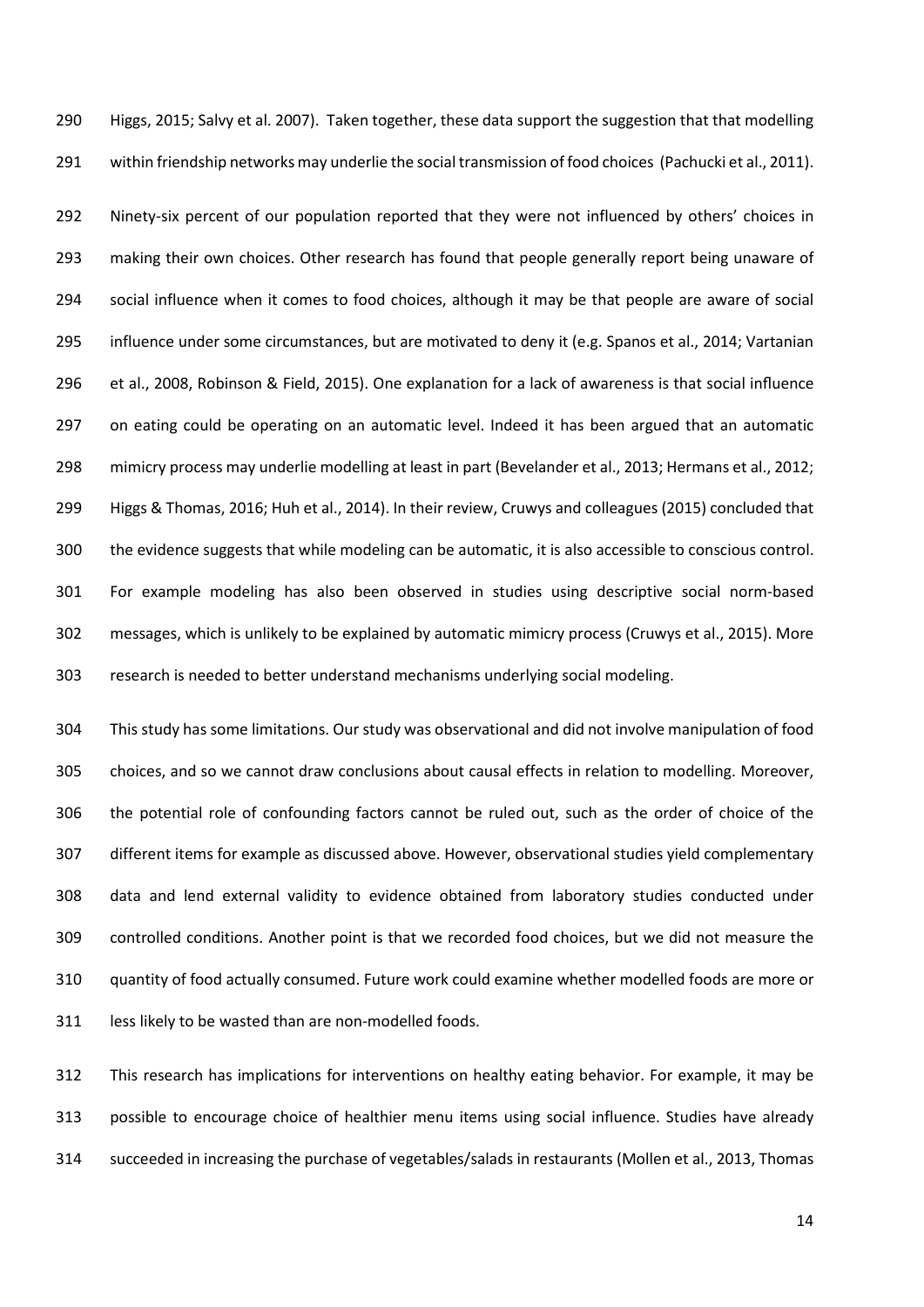et al., 2017) through the use of descriptive social norm messages and there is some evidence that social-norm-based messages may be more effective than health-based messages (Collins et al., 2019; Robinson et al., 2014), especially when using descriptive norms (information about what others are eating) rather than injunctive norms (information about others approve of) (Mollen et al., 2013; Robinson et al., 2014; Stok et al., 2014). Future studies could examine whether social-norm-based message can also be applied to a wider range of healthier items and in a wider range of field settings.

321 In conclusion, we observed modelling of food choices in a real life setting but our data suggest that choices in some food categories, such as starters, may be more susceptible to social modeling than others, such as desserts, possibly because choice of dessert is habitual. Finally, we found that modeling occurs both between familiar and unfamiliar participants, which suggests that social norms could be used to promote healthier eating in a range of settings including friendship groups.

#### **Acknowledgements**

 This study was funded by the French National Agency for Research (ANR) [ANR-18-CE21-0008]. The authors thank the Crous of Jussieu University that did accept to welcome us in their administrative restaurant. The authors thank David Blumethal for his helpful assistance with the data analysis.

#### **Author Contributions**

 Armelle Garcia was responsible for the study design, data collection and analysis, and writing of the manuscript. Nicolas Darcel, Suzanne Higgs and Olga Davidenko were responsible for the study design and writing of the manuscript. Alya Hammami, Lucie Mazellier and Julien Lagneau participated to assist with the data collection. All the authors approved the final manuscript.

The authors declare that they have no conflicts of interest.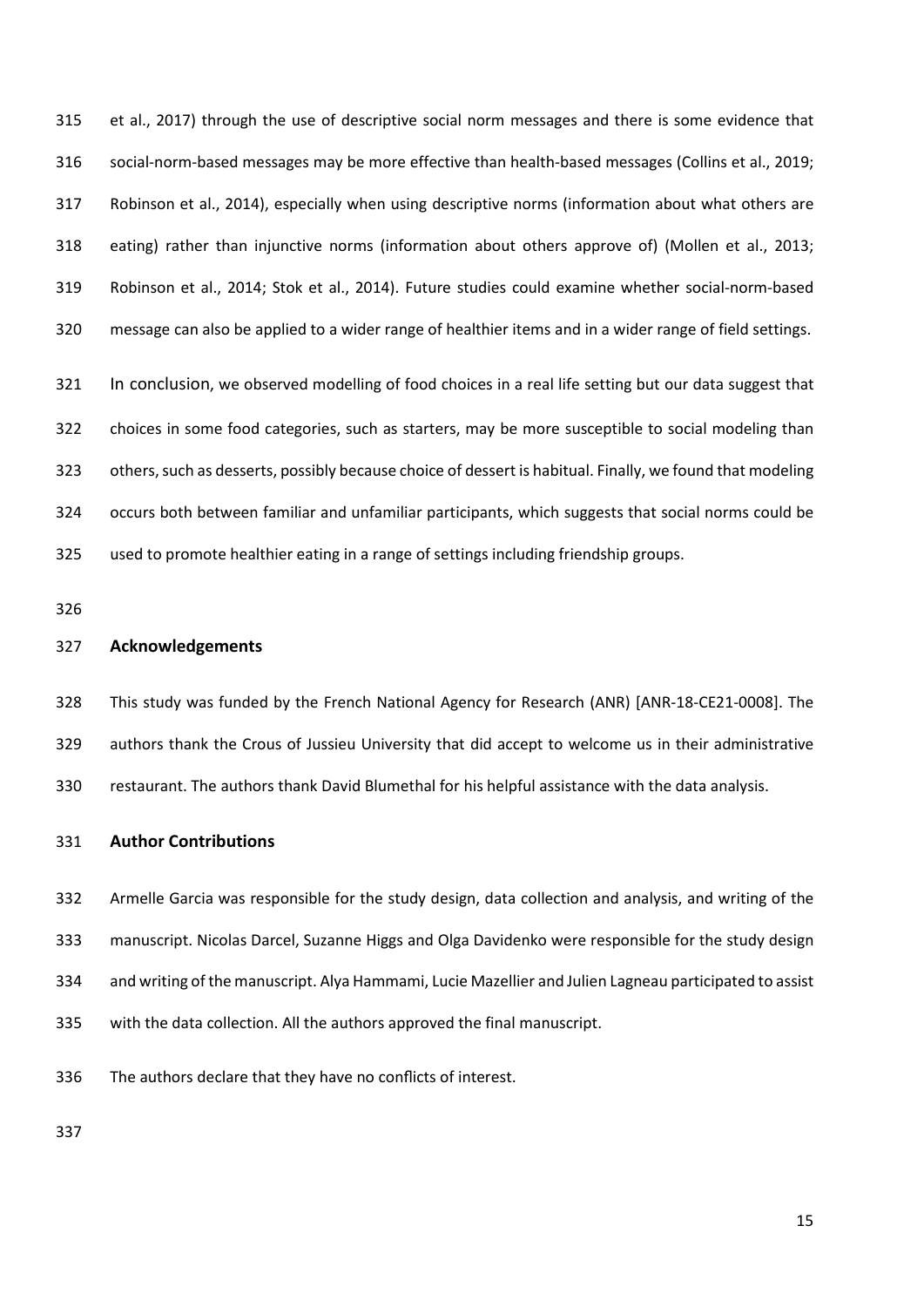#### **References**

- Bevelander, K. E., Meiselman, H. L., Anschütz, D. J., & Engels, R. C. M. E. (2013). Television watching
- and the emotional impact on social modeling of food intake among children. *Appetite*, *63*, 70–76.
- https://doi.org/10.1016/j.appet.2012.12.015
- Burger, J. M., Bell, H., Harvey, K., Johnson, J., Stewart, C., Dorian, K., & Swedroe, M. (2010). Nutritious
- or Delicious? The Effect of Descriptive Norm Information on Food Choice. *Journal of Social and*
- *Clinical Psychology*, *29*(2), 228–242. https://doi.org/10.1521/jscp.2010.29.2.228
- Christie, C. D., & Chen, F. S. (2018). Vegetarian or meat? Food choice modeling of main dishes occurs
- outside of awareness. *Appetite*, *121*, 50–54. https://doi.org/10.1016/j.appet.2017.10.036
- Collins, E. I. M., Thomas, J. M., Robinson, E., Aveyard, P., Jebb, S. A., Herman, C. P., & Higgs, S. (2019).
- Two observational studies examining the effect of a social norm and a health message on the
- purchase of vegetables in student canteen settings. *Appetite*, *132*, 122–130.
- https://doi.org/10.1016/j.appet.2018.09.024
- Cruwys, T., Bevelander, K. E., & Hermans, R. C. J. (2015). Social modeling of eating: A review of when
- and why social influence affects food intake and choice. *Appetite*, *86*, 3–18.
- https://doi.org/10.1016/j.appet.2014.08.035
- de Castro, J. M., & Brewer, E. M. (1992). The amount eaten in meals by humans is a power function
- of the number of people present. *Physiology & Behavior*, *51*(1), 121–125.
- https://doi.org/10.1016/0031-9384(92)90212-K
- Goldman, S. J., Herman, C. P., & Polivy, J. (1991). Is the effect of a social model on eating attenuated
- by hunger? *Appetite*, *17*(2), 129–140. https://doi.org/10.1016/0195-6663(91)90068-4
- Hendy, H. M., & Raudenbush, B. (2000). Effectiveness of teacher modeling to encourage food
- acceptance in preschool children. *Appetite*, *34*(1), 61–76.
- https://doi.org/10.1006/appe.1999.0286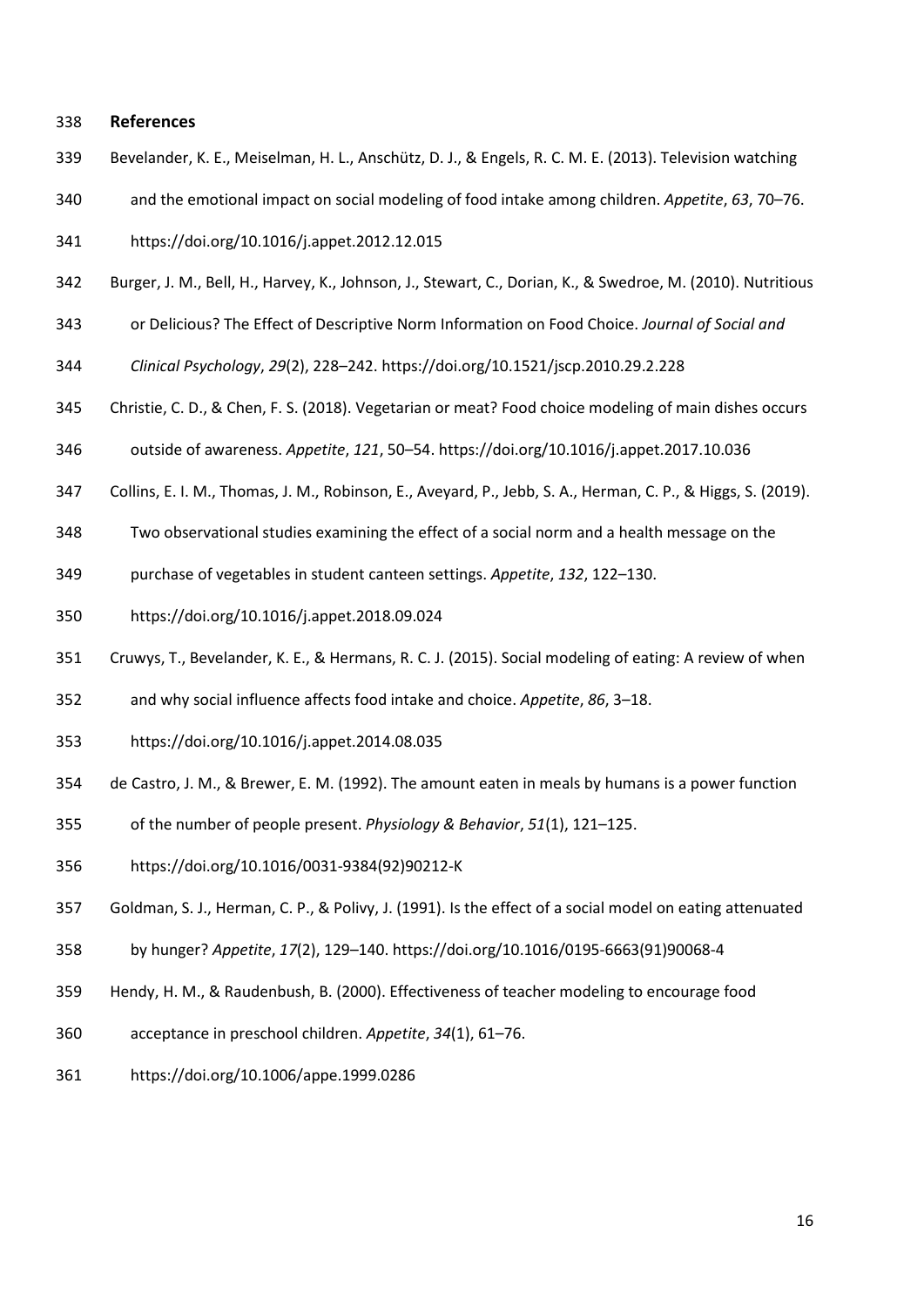- Herman, C. P., & Polivy, J. (2010). Sex and Gender Differences in Eating Behavior. In J. C. Chrisler & D.
- R. McCreary (Eds.), *Handbook of Gender Research in Psychology* (pp. 455–469). Springer New
- York. https://doi.org/10.1007/978-1-4419-1465-1\_22
- Hermans, R. C. J., Larsen, J. K., Herman, C. P., & Engels, R. C. M. E. (2009). Effects of social modeling
- on young women's nutrient-dense food intake. *Appetite*, *53*(1), 135–138.
- https://doi.org/10.1016/j.appet.2009.05.004
- Hermans, R. C. J., Lichtwarck-Aschoff, A., Bevelander, K. E., Herman, C. P., Larsen, J. K., & Engels, R. C.
- M. E. (2012). Mimicry of Food Intake: The Dynamic Interplay between Eating Companions. *PLOS*
- *ONE*, *7*(2), e31027. https://doi.org/10.1371/journal.pone.0031027
- Higgs, S., & Thomas, J. (2016). Social influences on eating. *Current Opinion in Behavioral Sciences*, *9*,
- 1–6. https://doi.org/10.1016/j.cobeha.2015.10.005
- Howland, M., Hunger, J. M., & Mann, T. (2012). Friends don't let friends eat cookies: Effects of
- restrictive eating norms on consumption among friends. *Appetite*, *59*(2), 505–509.
- https://doi.org/10.1016/j.appet.2012.06.020
- Huh, Y. E., Vosgerau, J., & Morewedge, C. K. (2014). Social Defaults: Observed Choices Become
- Choice Defaults. *Journal of Consumer Research*, *41*(3), 746–760. https://doi.org/10.1086/677315
- Kaisari, P., & Higgs, S. (2015). Social modelling of food intake. The role of familiarity of the dining
- partners and food type. *Appetite*, *86*, 19–24. https://doi.org/10.1016/j.appet.2014.09.020
- Mollen, S., Rimal, R. N., Ruiter, R. A. C., & Kok, G. (2013). Healthy and unhealthy social norms and
- food selection. Findings from a field-experiment. *Appetite*, *65*, 83–89.
- https://doi.org/10.1016/j.appet.2013.01.020
- Pachucki, M. A., Jacques, P. F., & Christakis, N. A. (2011). Social network concordance in food choice
- among spouses, friends, and siblings. *American Journal of Public Health*, *101*(11), 2170–2177.
- https://doi.org/10.2105/AJPH.2011.300282
- Pliner, P., & Mann, N. (2004). Influence of social norms and palatability on amount consumed and
- food choice. *Appetite*, *42*(2), 227–237. https://doi.org/10.1016/j.appet.2003.12.001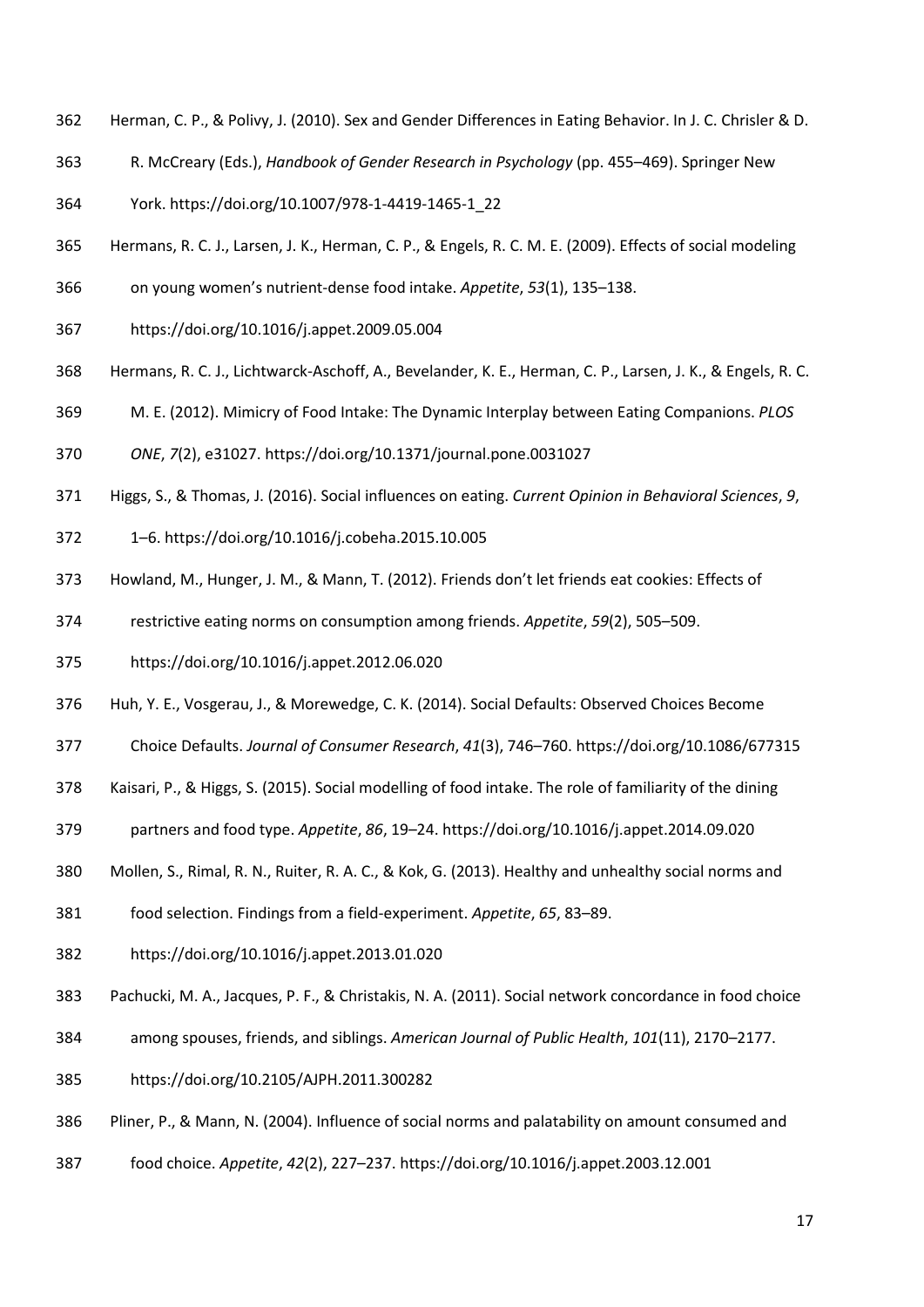- Riet, J. van't, Sijtsema, S. J., Dagevos, H., & De Bruijn, G.-J. (2011). The importance of habits in eating
- behaviour. An overview and recommendations for future research. *Appetite*, *57*(3), 585–596.

https://doi.org/10.1016/j.appet.2011.07.010

- Robinson, E., Benwell, H., & Higgs, S. (2013). Food intake norms increase and decrease snack food
- intake in a remote confederate study. *Appetite*, *65*, 20–24.
- https://doi.org/10.1016/j.appet.2013.01.010
- Robinson, E., Fleming, A., & Higgs, S. (2014). Prompting healthier eating: testing the use of health and
- social norm based messages. *Health Psychology: Official Journal of the Division of Health*
- *Psychology, American Psychological Association*, *33*(9), 1057–1064.
- https://doi.org/10.1037/a0034213
- Robinson, E., & Higgs, S. (2013). Food choices in the presence of 'healthy' and 'unhealthy' eating
- partners. *British Journal of Nutrition*, *109*(04), 765–771.
- https://doi.org/10.1017/S0007114512002000
- Robinson, E., Thomas, J., Aveyard, P., & Higgs, S. (2013). What Everyone Else Is Eating: A Systematic
- Review and Meta-Analysis of the Effect of Informational Eating Norms on Eating Behavior. *Journal*
- *of the Academy of Nutrition and Dietetics*, *114*. https://doi.org/10.1016/j.jand.2013.11.009
- Rosenthal, B., & Marx, R. D. (1979). Modeling influences on the eating behavior of successful and
- unsuccessful dieters and untreated normal weight individuals. *Addictive Behaviors*, *4*(3), 215–221.
- https://doi.org/10.1016/0306-4603(79)90030-3
- RStudio Team. (2016). *RStudio: Integrated Development Environment for R*. RStudio, Inc.
- http://www.rstudio.com/
- Salvy, S.-J., Jarrin, D., Paluch, R., Irfan, N., & Pliner, P. (2007). Effects of social influence on eating in
- couples, friends and strangers. *Appetite*, *49*(1), 92–99.
- https://doi.org/10.1016/j.appet.2006.12.004
- Spanos, S., Vartanian, L. R., Herman, C. P., & Polivy, J. (2014). Failure to report social influences on
- food intake: Lack of awareness or motivated denial? *Health Psychology: Official Journal of the*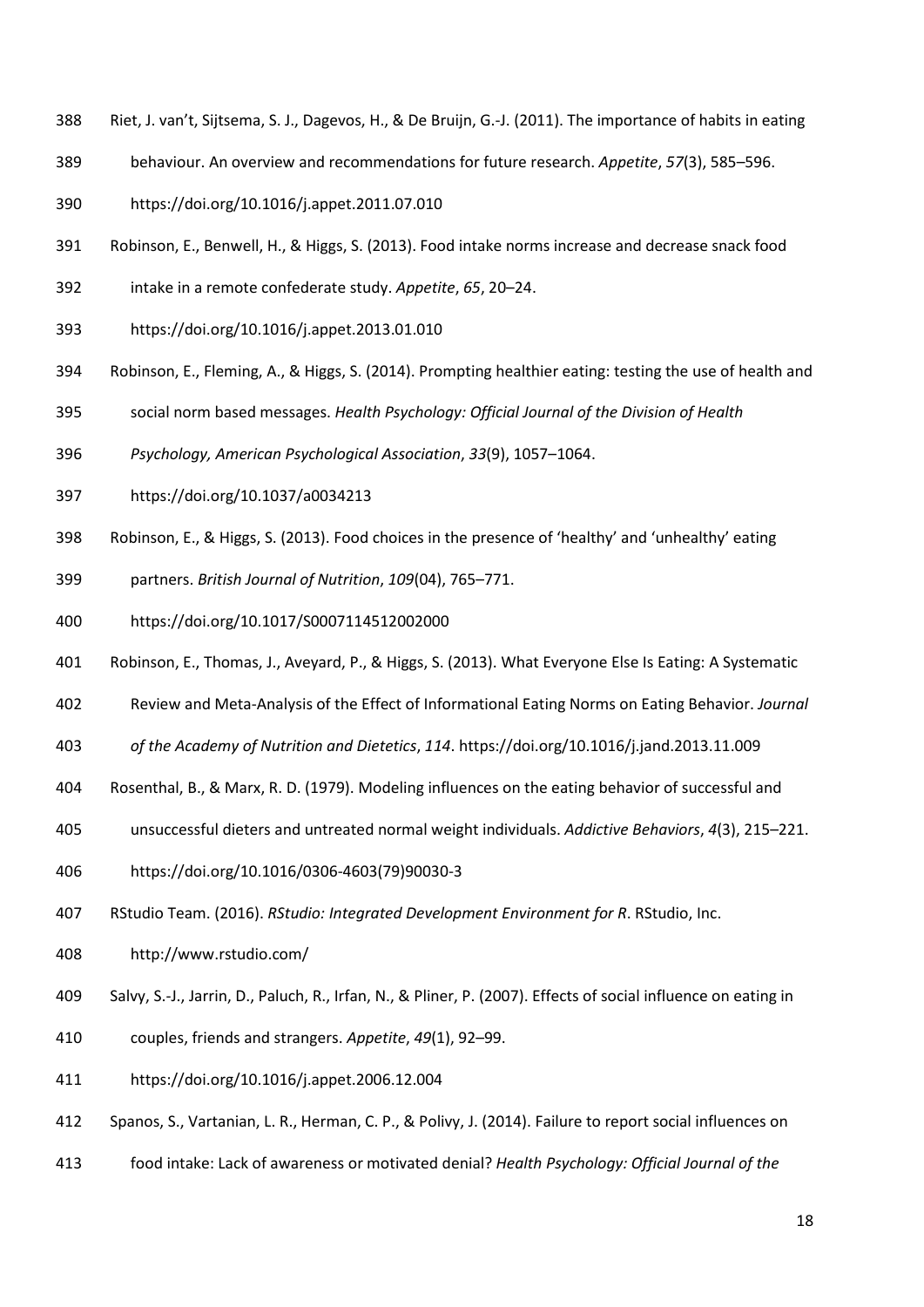- *Division of Health Psychology, American Psychological Association*, *33*(12), 1487–1494.
- https://doi.org/10.1037/hea0000008
- Stok, F. M., Ridder, D. T. D. de, Vet, E. de, & Wit, J. B. F. de. (2014). Don't tell me what I should do,
- but what others do: The influence of descriptive and injunctive peer norms on fruit consumption
- in adolescents. *British Journal of Health Psychology*, *19*(1), 52–64.
- https://doi.org/10.1111/bjhp.12030
- Vartanian, L. R., Herman, C. P., & Wansink, B. (2008). Are we aware of the external factors that
- influence our food intake? *Health Psychology: Official Journal of the Division of Health Psychology,*
- *American Psychological Association*, *27*(5), 533–538. https://doi.org/10.1037/0278-6133.27.5.533
- Vartanian, L. R., Sokol, N., Herman, C. P., & Polivy, J. (2013). Social Models Provide a Norm of
- Appropriate Food Intake for Young Women. *PLoS ONE*, *8*(11).
- https://doi.org/10.1371/journal.pone.0079268
- Vartanian, L. R., Spanos, S., Herman, C. P., & Polivy, J. (2015). Modeling of food intake: a meta-
- analytic review. *Social Influence*, *10*(3), 119–136.
- https://doi.org/10.1080/15534510.2015.1008037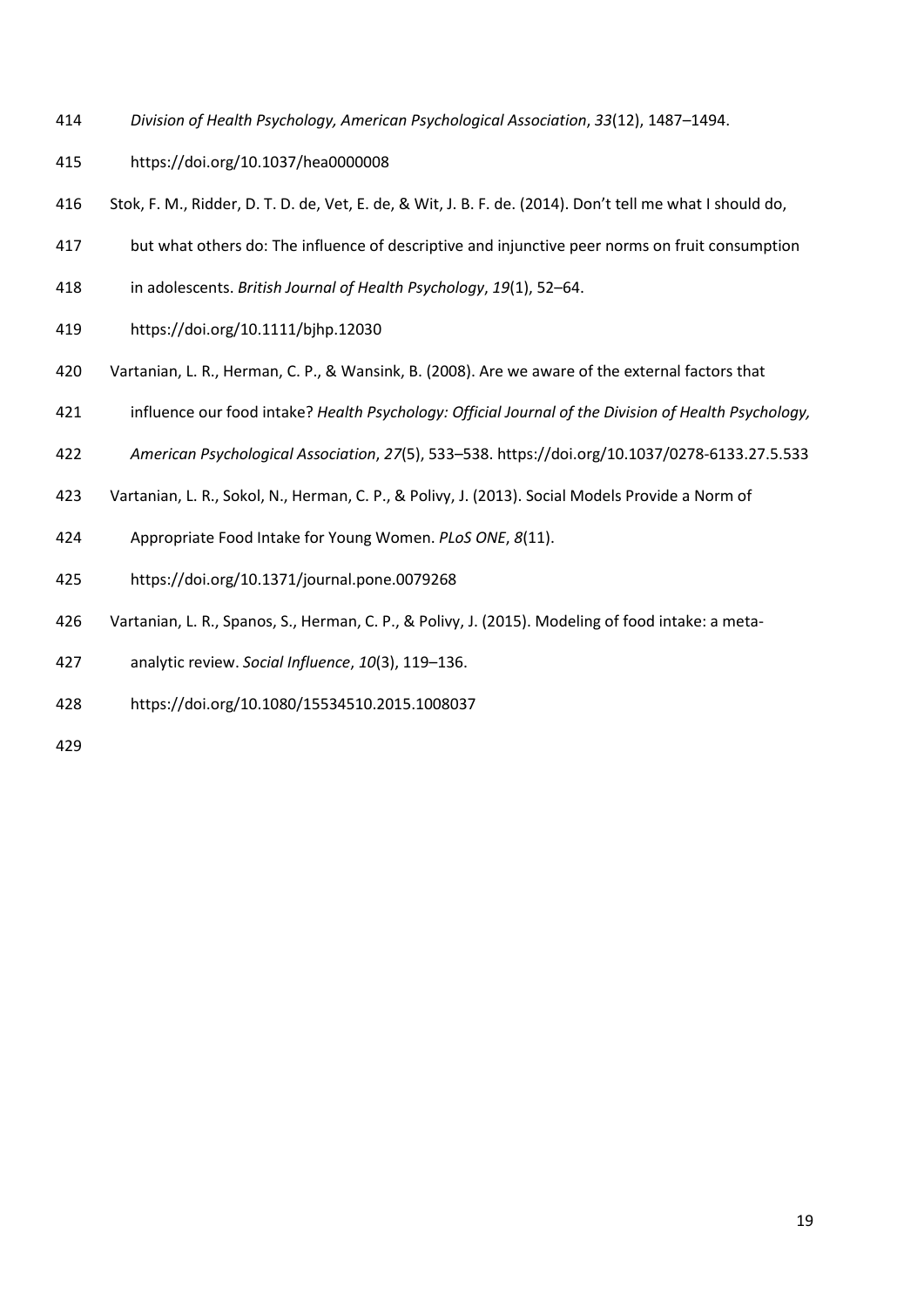# 430 Supplementary file 1: Detailed composition of food categories

431

| <b>Starters</b> |                                                                                                                                                                                                                             | Desserts |                                                                                                                                                                                                                                                                                                                                                                                                                                                       |  |
|-----------------|-----------------------------------------------------------------------------------------------------------------------------------------------------------------------------------------------------------------------------|----------|-------------------------------------------------------------------------------------------------------------------------------------------------------------------------------------------------------------------------------------------------------------------------------------------------------------------------------------------------------------------------------------------------------------------------------------------------------|--|
| Salads          | -Salads (grated<br>carrots, beetroots,<br>endives, cucumber<br>and tomatoes etc)<br>-Grapefruit                                                                                                                             | Fruit    | -Fresh Fruit<br>- Canned fruit<br>- Canned fruit salad<br>- Fruit compote                                                                                                                                                                                                                                                                                                                                                                             |  |
| Mixed starters  | -Potato salad with<br>ham and nuts<br>- Salad and goat<br>cheese<br>- Mackerel<br>- Salmon<br>- Mimosa eggs (mayo)<br>- Salmon pasta salad<br>- Potatoes salad whith<br>bacon<br>- Corn and chicken<br>salad<br>- Tabbouleh | Dairy    | -Plain yoghurt<br>- Sweetened and<br>flavored yoghurt<br>- Full fat yoghurt<br>- Dairy dessert<br>- Cheese                                                                                                                                                                                                                                                                                                                                            |  |
| Cold meat       | Small plates with a<br>variety of cold meat<br>with butter                                                                                                                                                                  | Pastries | -Traditional Basque<br>cake<br>- Fruit crumble<br>- Custard pie<br>- « Ile flottante »<br>(whipped egg white<br>with custard sauce and<br>caramel)<br>- Chocolate mousse<br>- « Paris-Brest » (choux<br>pastry filled with<br>hazelnut flavored<br>custard cream).<br>- "Religieuse" (cream<br>puffs with caramel)<br>- Cherry pie<br>- Lemon pie<br>- Chocolate pie<br>- Coconut pie<br>- Apple pie<br>- « Tarte tatin » (apple<br>pie with caramel) |  |

432

433

434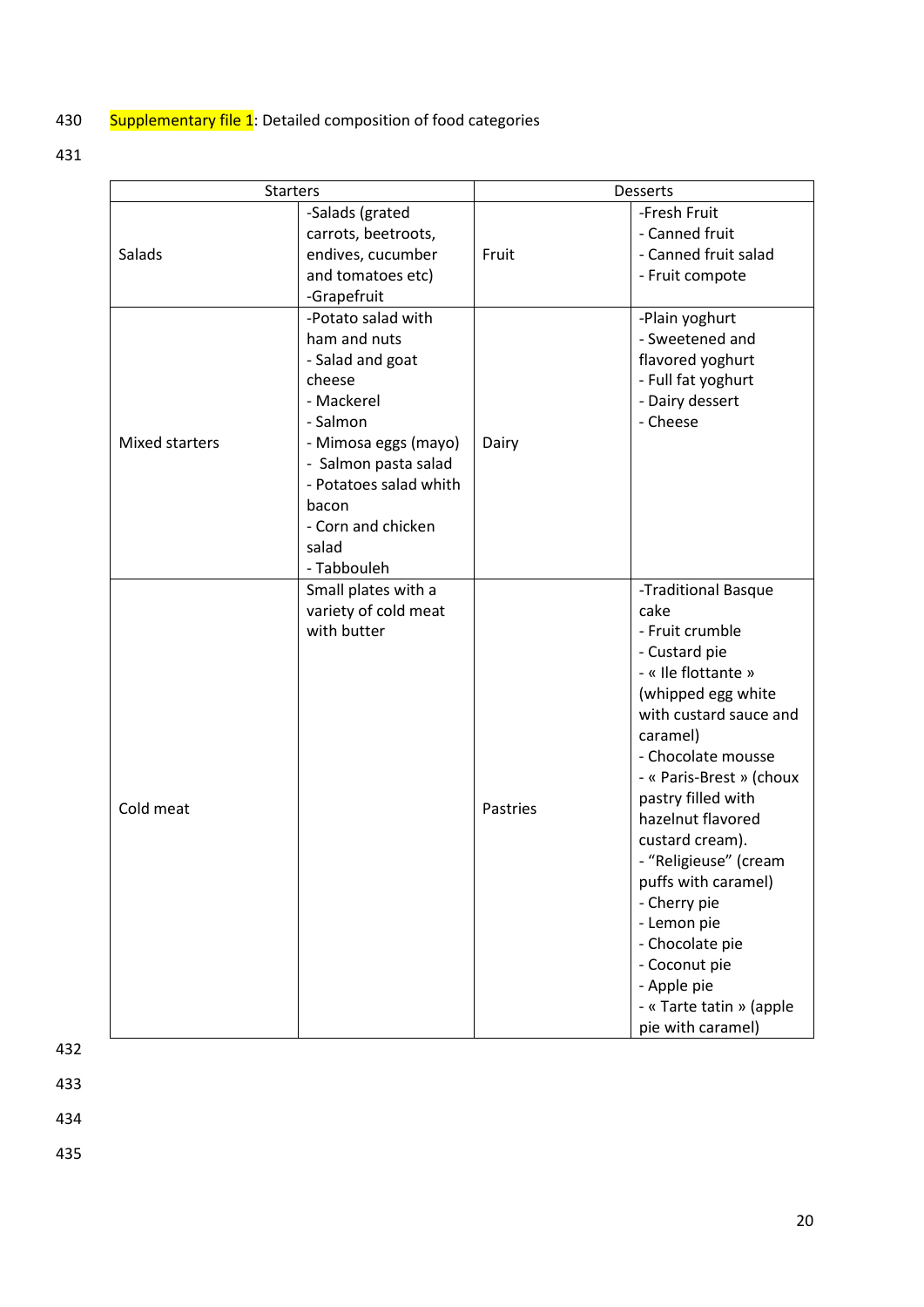436 Supplementary file 2: Perceived healthiness of food items (rated from 0 (unhealthy) to 7 (healthy))

437

|                       | Mean perceived | <b>Standard Deviation</b> |
|-----------------------|----------------|---------------------------|
| Food categories       | healthiness    |                           |
| <b>Starters</b>       | 4.60           | 1.97                      |
| <b>Salads</b>         | 6.58           | 0.75                      |
| Mixed starters        | 4.57           | 0.76                      |
| Cold Meats            | 2.64           | 0.61                      |
| <b>Desserts</b>       | 4.09           | 1.26                      |
| <b>Fruits</b>         | 5.22           | 1.56                      |
| <b>Dairy Products</b> | 4.32           | 1.44                      |
| Pastries              | 2.73           | 0.46                      |

- 439 An online questionnaire filled by 118 individuals with a mean age of 42 years old (which fit with our
- 440 population). They were asked to rate from 0 (unhealthy) to 7 (healthy) each items that were
- 441 proposed during our data collection.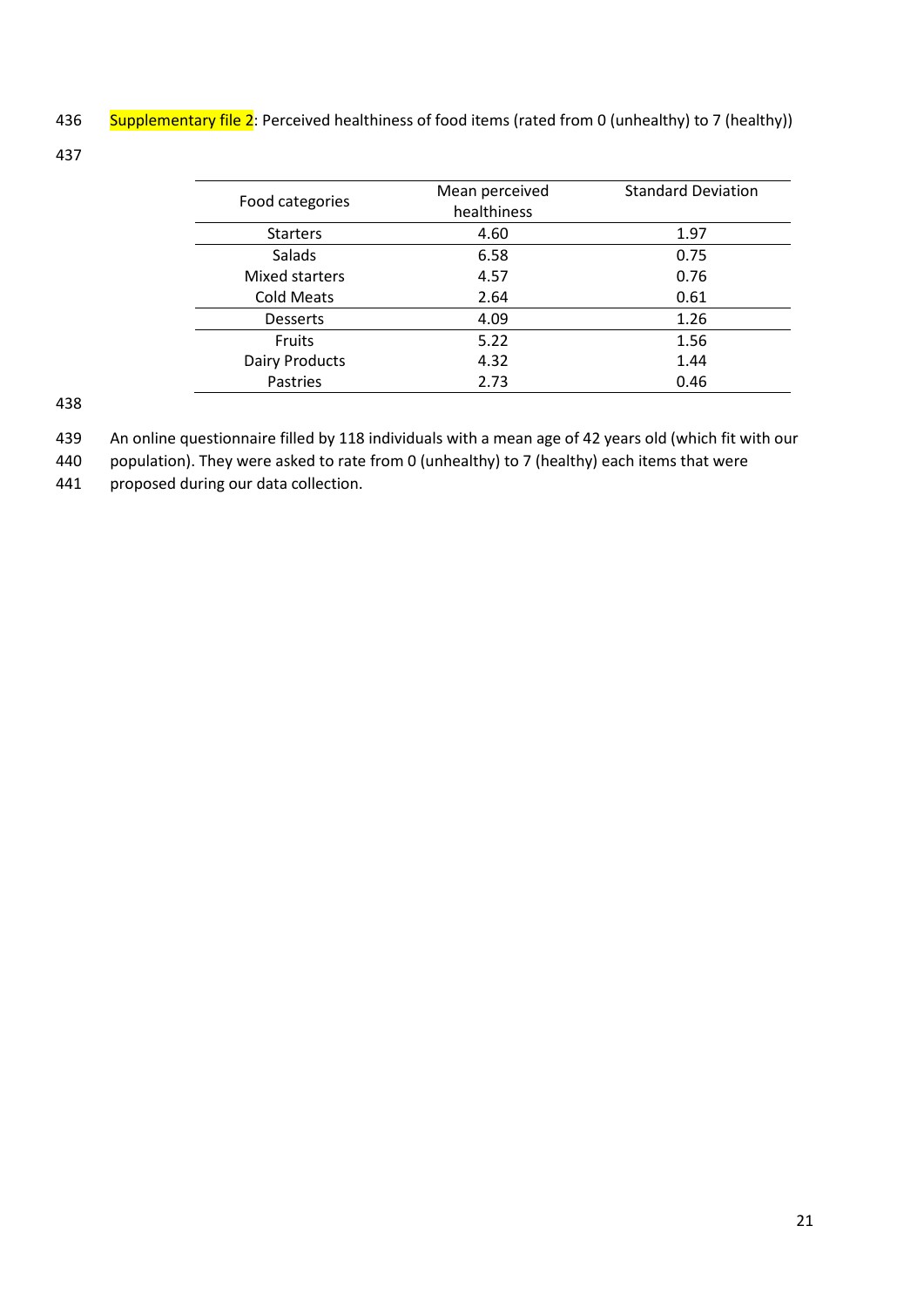442 Supplementary file 3: Results of binary logistic regression for starter and starters' subcategories.

443

| Variables                  | OR    | CI 97,5%      | p-value |
|----------------------------|-------|---------------|---------|
| Starter                    |       |               |         |
| Choice of the person ahead | 1.65  | 1.06-2.57     | 0.03    |
| Age                        | 0.97  | 0.96-0.99     | < 0.01  |
| Sex                        | 1.35  | $0.85 - 2.13$ | 0.21    |
| <b>BMI</b>                 | 1.22  | $0.49 - 2.12$ | 0.70    |
| Familiarity                | 0.97  | $0.60 - 1.56$ | 0.91    |
| Usual choices              |       |               |         |
| <b>Starter</b>             | 12.19 | 6.05-25.20    | < 0.01  |
| Starter + Dessert          | 18.75 | 11.32-32.22   | < 0.01  |
| Raw Vegetables             |       |               |         |
| Choice of the person ahead | 1.78  | 1.08-2.93     | 0.02    |
| Age                        | 1.01  | $0.99 - 1.02$ | 0.69    |
| Sex                        | 0.80  | $0.50 - 1.31$ | 0.38    |
| <b>BMI</b>                 | 0.74  | $0.27 - 1.86$ | 0.53    |
| Familiarity                | 1.05  | $0.64 - 1.74$ | 0.84    |
| Usual choices              |       |               |         |
| <b>Starter</b>             | 10.75 | 4.48-26.11    | < 0.01  |
| Starter + Dessert          | 17.38 | 9.02-37.12    | < 0.01  |
| <b>Mixed Starters</b>      |       |               |         |
| Choice of the person ahead | 2.98  | 1.42-6.05     | < 0.01  |
| Age                        | 0.94  | $0.91 - 0.96$ | < 0.01  |
| Sex                        | 1.16  | $0.63 - 2.21$ | 0.64    |
| <b>BMI</b>                 | 1.26  | $0.34 - 3.80$ | 0.70    |
| Familiarity                | 1.29  | $0.67 - 2.61$ | 0.46    |
| Usual choices              |       |               |         |
| <b>Starter</b>             | 5.09  | 1.84-14.00    | < 0.01  |
| Starter + Dessert          | 4.83  | 2.37-10.75    | < 0.01  |
| <b>Cold Meats</b>          |       |               |         |
| Choice of the person ahead | 1.89  | $0.42 - 6.19$ | 0.34    |
| Age                        | 1.00  | $0.97 - 1.03$ | 0.84    |
| Sex                        | 2.43  | 1.05-6.37     | 0.05    |
| <b>BMI</b>                 | 1.64  | 0.36-5.34     | 0.47    |
| Familiarity                | 0.57  | $0.27 - 1.21$ | 0.14    |
| Usual choices              |       |               |         |
| <b>Starter</b>             | 5.24  | 1.39-19.82    | 0.01    |
| Starter + Dessert          | 4.69  | 1.87-14.29    | < 0.01  |

444 *OR: Odd Ratios, CI: Confidence Intervals*